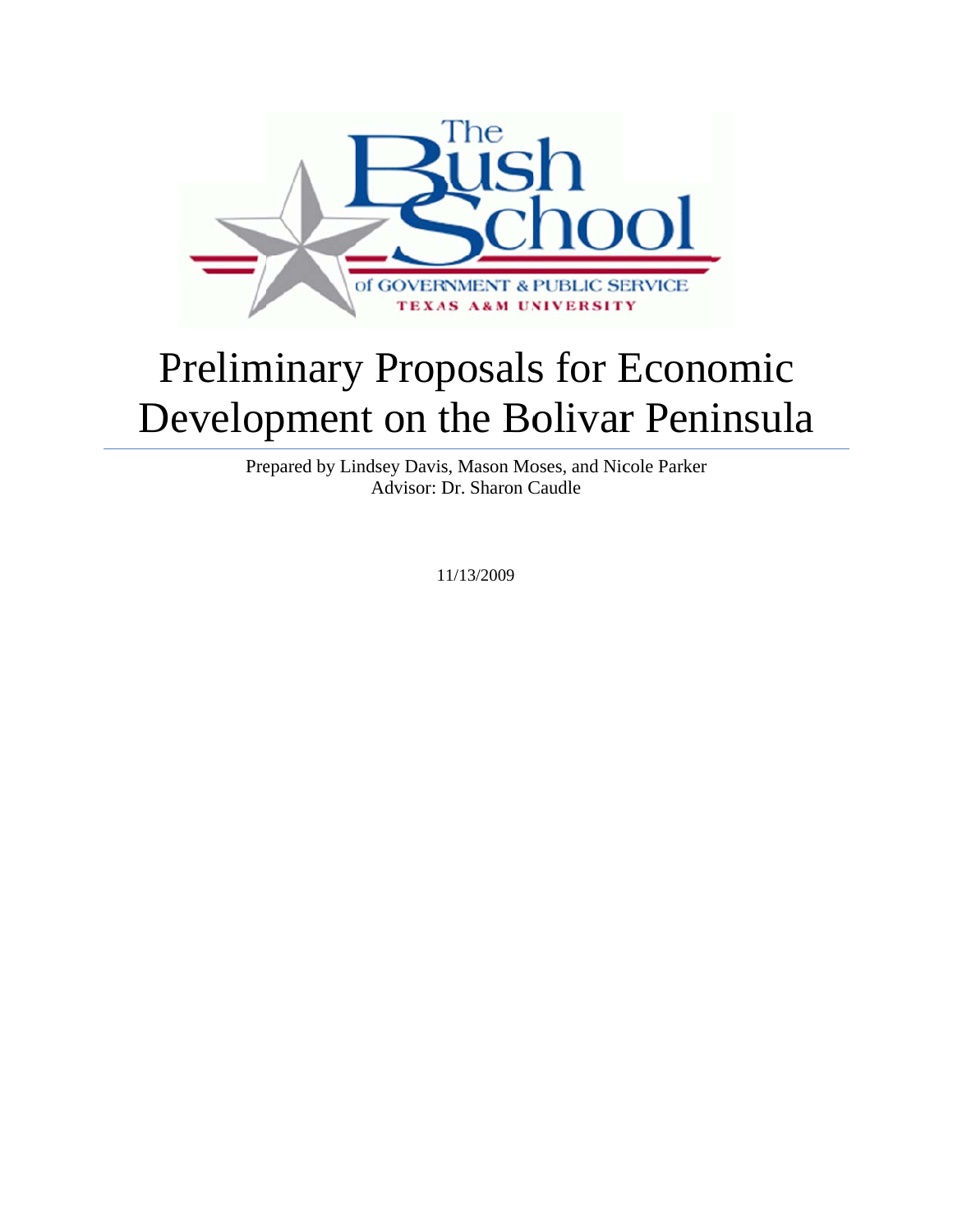|  | <b>Table of Contents</b> |
|--|--------------------------|
|  |                          |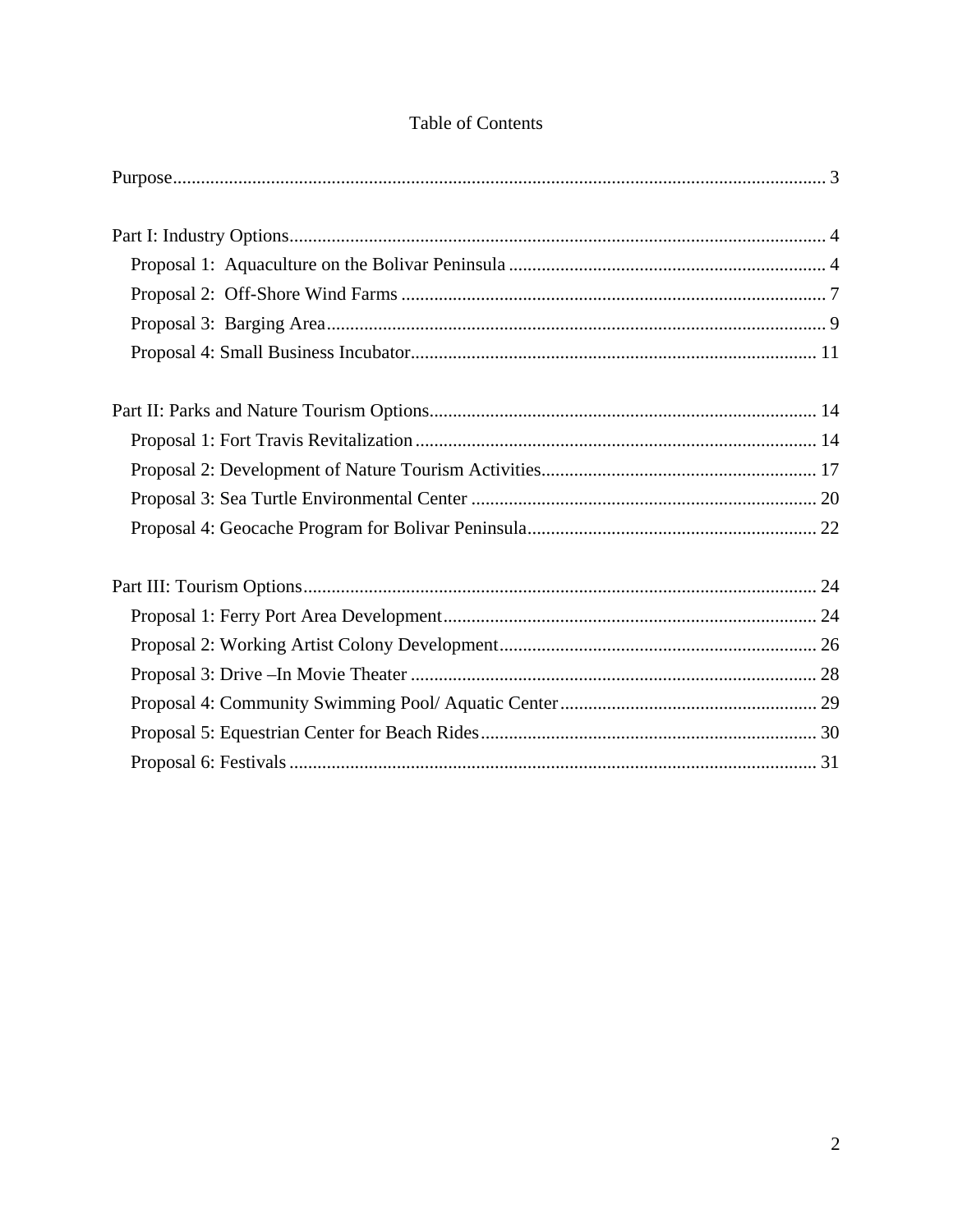## **Purpose**

This document represents a conglomeration of possible industries and projects to increase the resiliency of Bolivar Peninsula. These industries and projects are divided into three categories: industry options, parks and nature tourism options, and traditional tourism options. The project team has researched multiple projects within the three categories to create a master list of those that might offer positive benefits to the Bolivar community. These benefits might include economic development, community development, and tourism/promotional development. The different industry and projects include both short term and long term options. The different projects, itemized by category, include:

Industry Options:

- Aquaculture
- Off-Shore Wind Farms
- Barging Area
- Small Business Incubator

Parks and Nature Tourism Options:

- Fort Travis Revitalization
- Nature Tourism Development
- Sea Turtle Educational Campaign
- Geocache Program

Traditional Tourism Options:

- Ferry Port Area Development
- Working Artist Colony
- Drive-In Movie Theater
- Community Swimming Pool
- Drive-In Movie Theater
- Equestrian Center
- Festivals

The Bush School project team will further research those projects the Bolivar community believes to be the most relevant.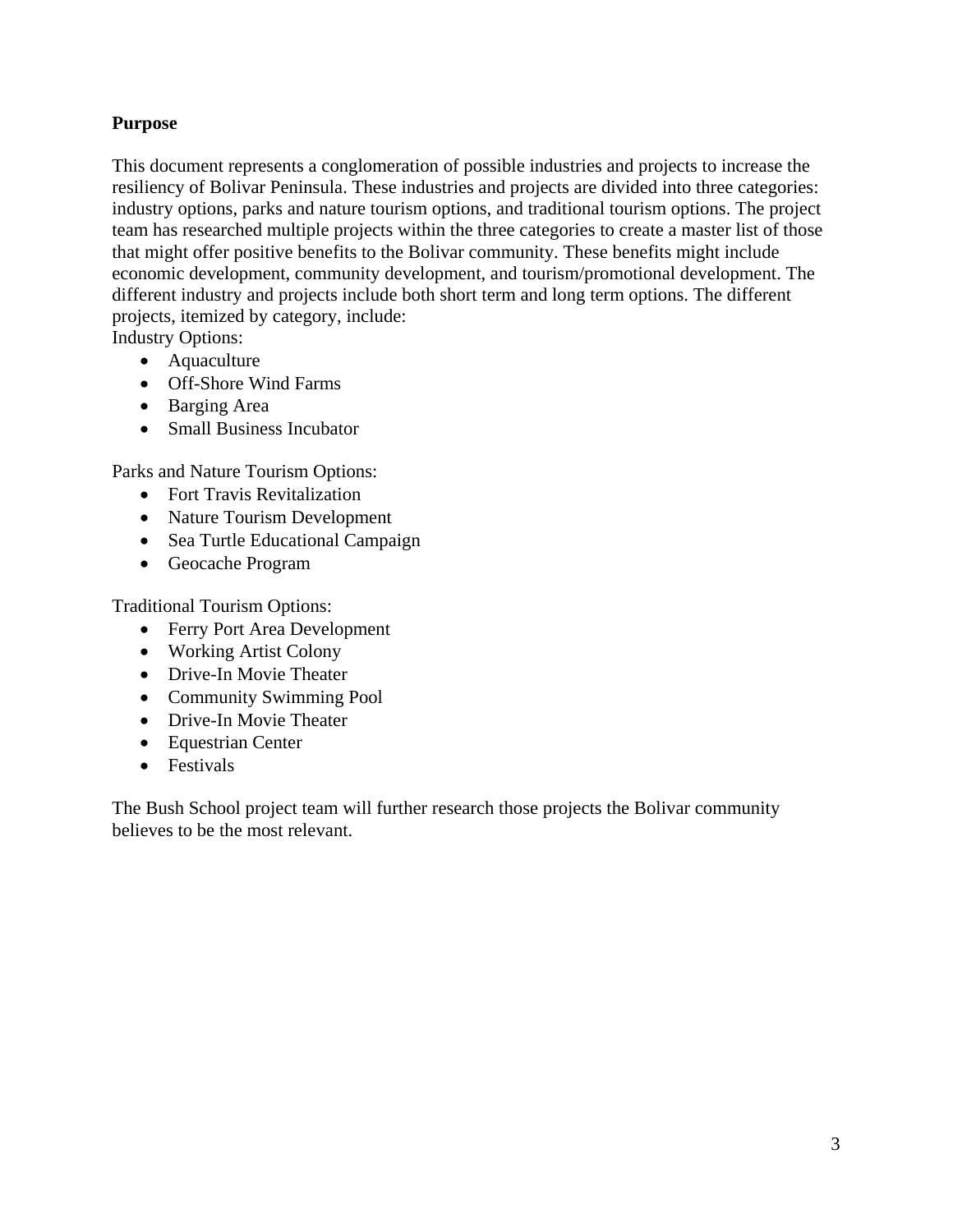## **Part I: Industry Options**

#### **Proposal 1: Aquaculture on the Bolivar Peninsula**

#### *Background*

 $\overline{a}$ 

The United States Department of Agriculture defines aquaculture "as the production of aquatic animals and plants under controlled conditions for all or part of their lifecycle." This industry has expanded over the past two decades to gross more than a billion dollars as the interest in aqua cultural production has risen due to restrictions on the wild harvest of many seafood species<sup>1</sup>.

Aquaculture production in the United States is from the production of food fish, ornamental fish, baitfish, mollusks, crustaceans, aquatic plants and algae, and some reptiles. Each of these organisms can be grown in diverse climates in both fresh and salt water. The catfish industry is the largest sector, making up over forty percent of all fish sales. Catfish are primarily produced in the gulf coast states of Mississippi, Alabama, Arkansas, and Louisiana and are typically grown in open freshwater ponds<sup>2</sup>.

Other major food fish species grown in aquaculture farms include: trout, salmon, tilapia, hybrid striped bass, sturgeon, walleye, and yellow perch. With the exception of salmon, these species are primarily grown in fresh water ponds. Salmon are hatched in fresh water and then transported to saltwater net-pens<sup>3</sup>. Baitfish aquaculture, a nonfood species, is produced in freshwater ponds and is chiefly farmed in Arkansas. Ornamental fish aquaculture, another nonfood species, produces a large number of species in a wide array of growing environments, including salt  $\omega$  water<sup>4</sup>.

Crawfish and shrimp are also produced in aquaculture farms. These species are mainly found in Louisiana and in brackish ponds in South Carolina, Texas, and Hawaii. Mollusk species such as abalone, oysters, clams, and mussels can also all be farm raised. Almost every coastal area of the United States produces mollusks using a mixture of systems<sup>5</sup>.

<sup>&</sup>lt;sup>1</sup> United States Department of Agriculture. *Aquaculture*. August 4, 2009.

http://www.usda.gov/wps/portal/!ut/p/\_s.7\_0\_A/7\_0\_1OB?navid=AQUACULTURE&parentnav=AGRICULTURE &navtype=RT (accessed November 2, 2009). 2 United States Department of Agriculture. *Aquaculture.* August 4, 2009.

http://www.usda.gov/wps/portal/!ut/p/\_s.7\_0\_A/7\_0\_1OB?navid=AQUACULTURE&parentnav=AGRICULTURE &navtype=RT (accessed November 2, 2009). 3

United States Department of Agriculture. *Aquaculture.* August 4, 2009.

http://www.usda.gov/wps/portal/!ut/p/\_s.7\_0\_A/7\_0\_1OB?navid=AQUACULTURE&parentnav=AGRICULTURE &navtype=RT (accessed November 2, 2009). 4

United States Department of Agriculture. *Aquaculture.* August 4, 2009.

http://www.usda.gov/wps/portal/!ut/p/\_s.7\_0\_A/7\_0\_1OB?navid=AQUACULTURE&parentnav=AGRICULTURE &navtype=RT (accessed November 2, 2009). 5

United States Department of Agriculture. *Aquaculture.* August 4, 2009.

http://www.usda.gov/wps/portal/!ut/p/\_s.7\_0\_A/7\_0\_1OB?navid=AQUACULTURE&parentnav=AGRICULTURE &navtype=RT (accessed November 2, 2009).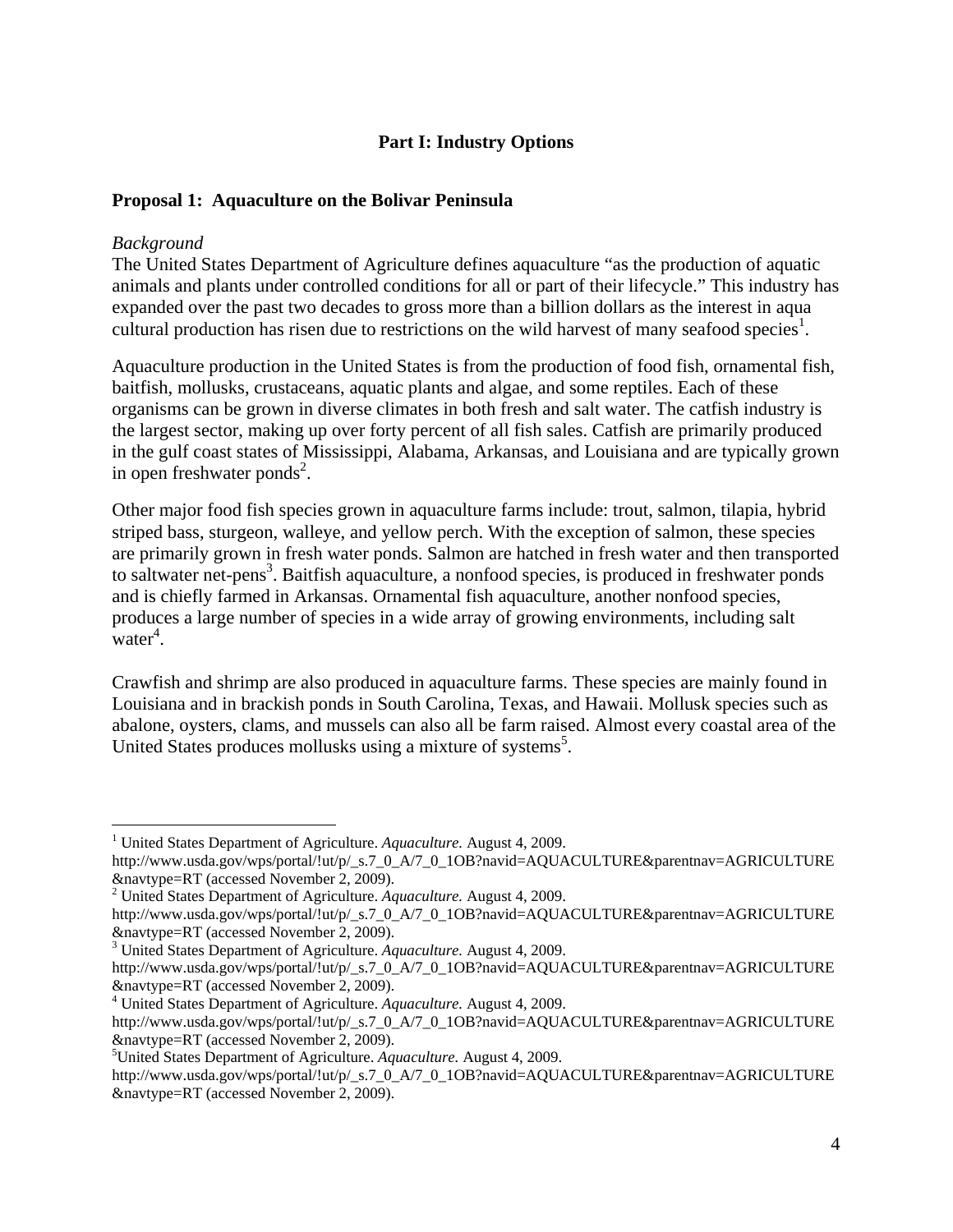Alligators, turtles, aquatic plants, and algae are other species that are also eligible for aquaculture production. Aquatic plant production can be beneficial for either an edible purpose or for the restoration of wetlands. Spirulina is the best known algae produced in the United States and is used as an additive in health foods and as a feed component for pets and ornamental fish.<sup>6</sup>

In the State of Texas, an aquaculture business, defined as "a business that produces and sells cultured species raised in a private facility - a pond, tank, cage or other structure capable of holding cultured species in confinement wholly within or on private land or water or on permitted public land or water," is required to apply for and receive an aquaculture license from the Texas Department of Agriculture.<sup>7</sup>

## *Benefits to the Bolivar Community*

The aquaculture industry would benefit the Bolivar community by creating jobs for the local citizens and by taking advantage of the resources of the peninsula. A USDA study estimates that in the United States employment in aquaculture production and processing is over  $180,000$  jobs<sup>8</sup>. These jobs could be adopted on the peninsula and would be part of a stable industry in which demand will increase. It is estimated that global seafood demand will increase over sixty percent over the next thirty years.<sup>9</sup> Aquaculture also gives Bolivar a chance to brand itself with a certain fish species by developing multiple fish farms of that species. This has proven successful in other rural areas. They are able to grow, process, and sell they own local fare, growing the reputation of the community.

## *Challenges*

 $\overline{a}$ 

The challenges facing aquaculture include sustained growth from global competitors, resulting from free-trade agreements, an improved transportation system throughout the world, an increase in cost, and restricted access to prime natural resource sites.<sup>10</sup>

## *Cases and Examples*

Aquaculture has been implemented in virtually every state and community along the gulf coast. One example is the Louisiana crawfish industry.<sup>11</sup> They have been successful in growing, marketing, and selling crawfish and shrimp.

<sup>6</sup> United States Department of Agriculture. *Aquaculture.* August 4, 2009.

http://www.usda.gov/wps/portal/!ut/p/\_s.7\_0\_A/7\_0\_1OB?navid=AQUACULTURE&parentnav=AGRICULTURE &navtype=RT (accessed November 2, 2009). 7

State of Texas Department of Agriculture. *Aquaculture.* 2006.

http://www.agr.state.tx.us/agr/program\_render/0,1987,1848\_5600\_0\_0,00.html?channelId=5600 (accessed November 3, 2009).

<sup>8</sup> State of Massachusetts. *Massachusetts Aquaculture Strategic Plan.* 1995. http://www.mass.gov/czm/specodev.htm (accessed November 2, 2009).

<sup>9</sup> State of Massachusetts. *Massachusetts Aquaculture Strategic Plan.* 1995. http://www.mass.gov/czm/specodev.htm (accessed November 2, 2009).

<sup>10</sup> Jensen, Gary. *Trends and Challenges of Aquaculture in the United States.* Washington, D.C.: United States Department of Agriculture.

<sup>&</sup>lt;sup>11</sup> McClain, W. Ray, and Robert Romaire. *Crawfish Culture: A Louisiana Aquaculture Success Story*. Baton Rouge: Louisiana State University, 2004.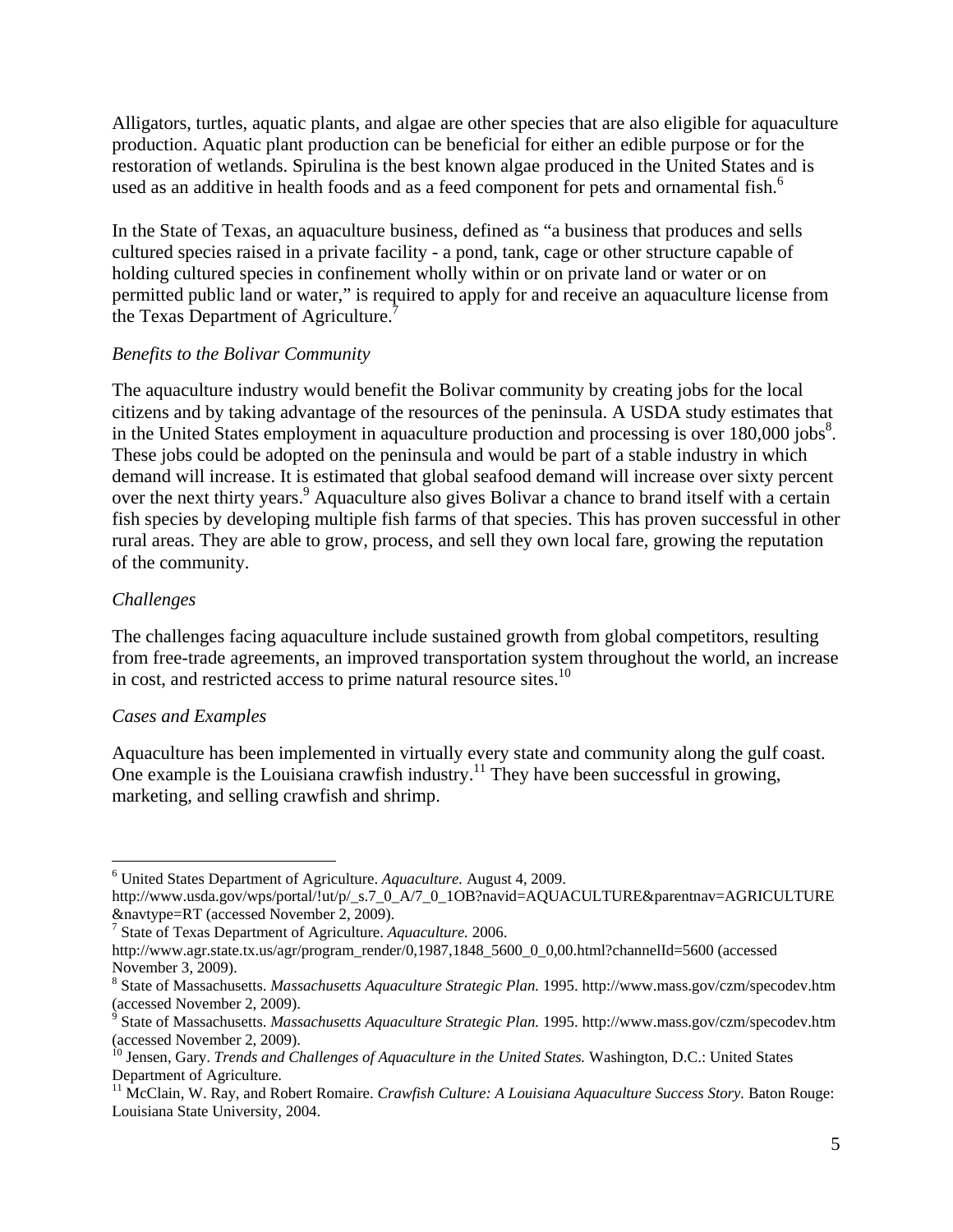## *Feasibility and Costs*

Aquaculture costs vary from farm to farm depending on which species and how many are being harvested. More research is needed to provide more information. The coastal areas around Bolivar Peninsula provide large areas of land suitable for public or private investments in the industry.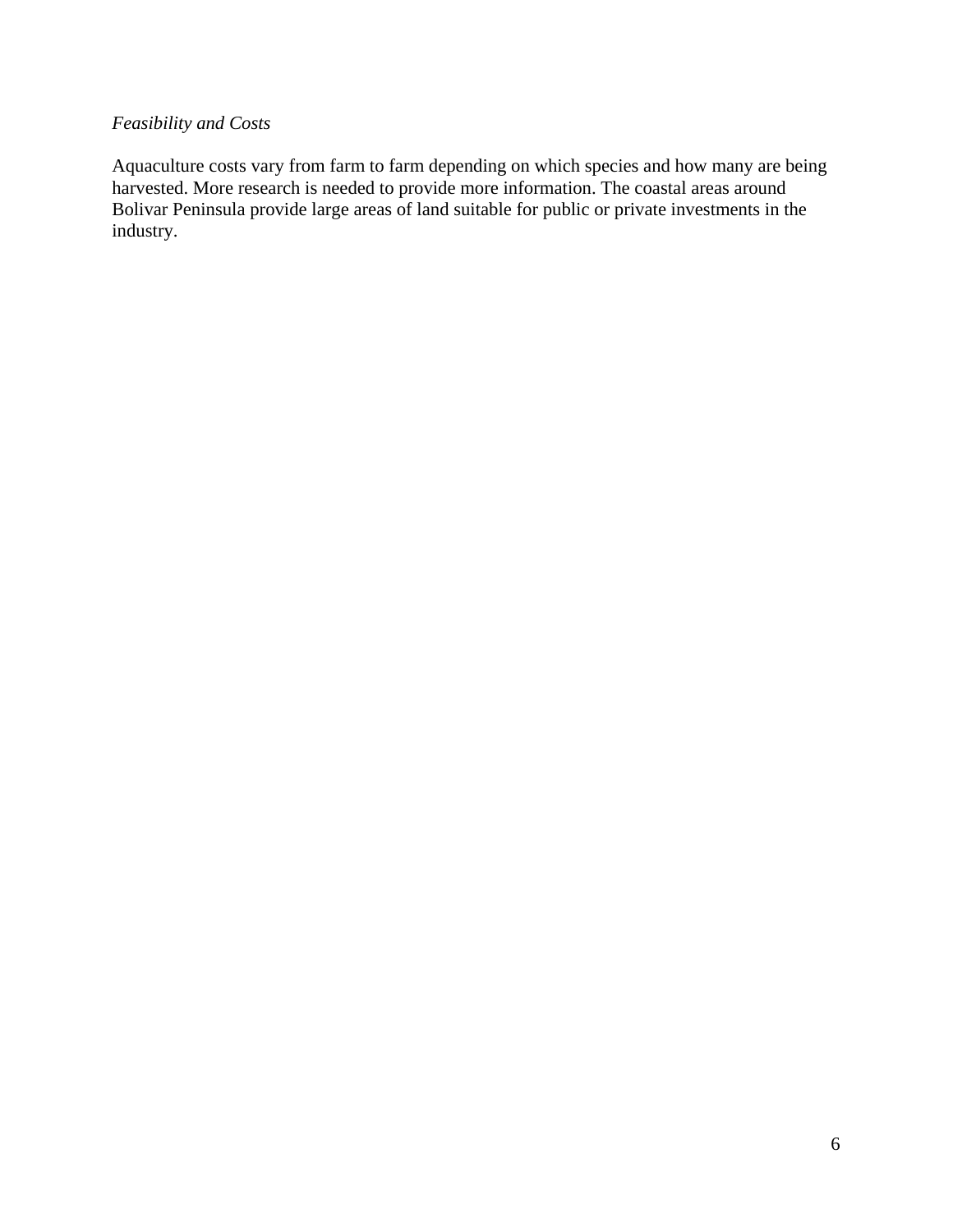## **Proposal 2: Off-Shore Wind Farms**

## *Background*

The demand for renewable energy has increased over the last twenty years and the wind energy industry has responded by increasing by more than 30% a year. Offshore wind power has begun a new era in wind energy. Northern Europe has been able to produce more than 20,000 megawatts off their waters. By the end of 2007 the offshore renewable energy market was worth as much as  $$12$  billion.<sup>12</sup>

Wind turbines offshore generate more power than on-shore turbines due to the fact that wind speeds are stronger and steadier offshore. Wind also tends to be less turbulent offshore, reducing the wear on turbines and allowing for longer replacement times. Larger turbines are more feasible offshore because they are easier to transport via water and they can capture more wind, producing more energy. Offshore wind turbines are able to generate energy during times of high electricity use due to constant sea breezes.<sup>13</sup>

Offshore wind farms are able to generate energy near population centers allowing those centers to become energy diverse. This helps alleviate transmission issues by transmitting power closer to the location of demand. Wind power development off shore could prompt assembly and transport activities to coastal communities.<sup>14</sup>

#### *Benefits to the Community*

If Bolivar were to construct a 120 turbine wind farm with a maximum generation capacity of 480 megawatts the farm could produce enough energy to power 600,000 home and would prevent more than one million tons of greenhouse gases from being released into the air by conventional coal fired plants each year.<sup>15</sup> Offshore wind farms will also promote recreational fishing because the foundations can create artificial reefs, which congregate marine life in the area. Green jobs will also be created and wind farms will contribute to a clean energy economy.<sup>16</sup>

#### *Challenges*

 $\overline{a}$ 

The fact that offshore wind power is still a new technology compared to wind farms on land is an issue that would need to be considered. By the end of 2008 a mere 1,471 megawatts of wind energy generating capacity out of the more than 120,800 megawatts were produced offshore, and they were all in Europe. Offshore technology is also susceptible to greater variances in weather. Severe weather conditions can limit access for routine maintenance and the salt water

<sup>&</sup>lt;sup>12</sup> Flynn, Roger, and Robert Carey. *The Potential Economic Impact of an Off-Shore Wind Farm to the State of South Carolina. Clemson: University of Clemson, 2007.* 

<sup>&</sup>lt;sup>13</sup> Association, American Wind Energy. *OffShore Wind.* http://www.awea.org/faq/wwt\_offshore.html (accessed November 1, 2009).

<sup>&</sup>lt;sup>14</sup> Association, American Wind Energy. *OffShore Wind.* http://www.awea.org/faq/wwt\_offshore.html (accessed November 1, 2009).

<sup>15</sup> Flynn, Roger, and Robert Carey. *The Potential Economic Impact of an Off-Shore Wind Farm to the State of South Carolina.* Clemson: University of Clemson, 2007.<br><sup>16</sup> Association, American Wind Energy. *OffShore Wind.* http://www.awea.org/faq/wwt\_offshore.html (accessed

November 1, 2009).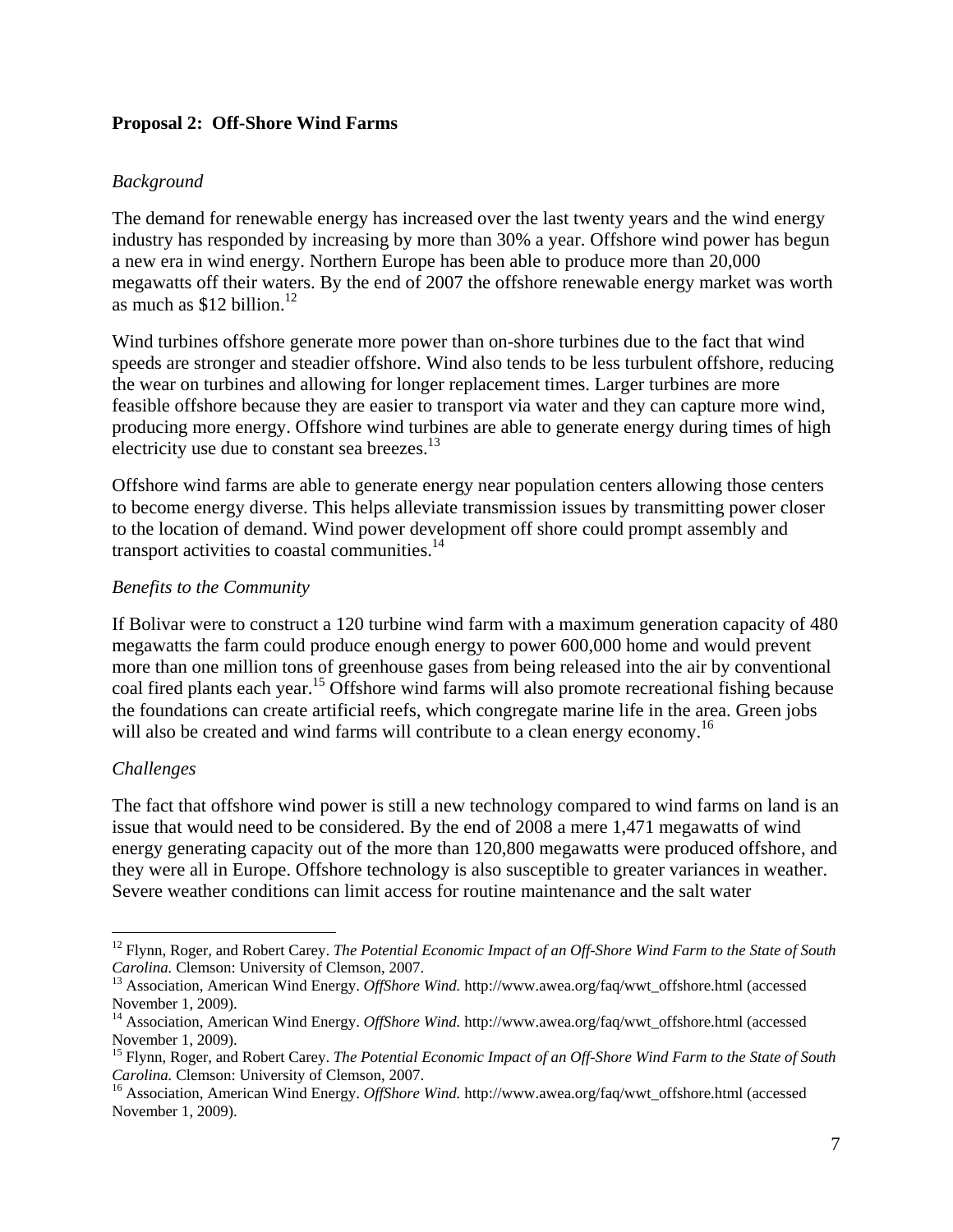environment will create a need for more robust turbine parts. This means higher costs which may not be offset by higher productivity.<sup>17</sup>

## *Cases and Examples*

Northern Europe has been able to produce more than 20,000 megawatts off their waters. Off shore wind farms are still a new technology that has not been presently adopted as a long-term option in the United States.

America's first offshore wind farm is being proposed on Horseshoe Shoal in Nantucket Sound, Massachusetts. 130 wind turbines will be built to produce up to 420 megawatts of clean energy and will provide three quarters of the Cape and Island's electricity.<sup>18</sup>

Texas has negotiated a multi-million dollar lease with Galveston-Offshore Wind, LLC, a division of Louisiana-based Wind Energy Systems Technologies (W.E.S.T., LLC), which allows work to begin on the construction of two meteorological towers. These towers will help gather data to determine the most appropriate location to place the 150 megawatts wind energy development. This will be built on an 11,355-acre lease about seven miles off the coast of Galveston Island.<sup>19</sup>

## *Cost and Feasibility*

Current cost estimates are based primarily on European experience since 1991. These indicate that offshore it costs less than six cents per kilowatt. The larger machine size and the costs of transporting and installing do increase costs thirty to fifty percent higher than onshore wind farms. However, this is offset by higher energy yields which can be as much as thirty percent. Onshore wind farms consider any resources up to forty kilometers economically feasible.<sup>20</sup>

1

<sup>17</sup> Association, American Wind Energy. *OffShore Wind.* http://www.awea.org/faq/wwt\_offshore.html (accessed November 1, 2009).

<sup>18</sup> Cape Wind. http://www.capewind.org (accessed November 6, 2009).

<sup>&</sup>lt;sup>19</sup> Texas General Land Office.

http://www.glo.state.tx.us/news/archive/2005/jpgs/OffshoreWind\_Electronic\_Press\_Kit102405.pdf (accessed November 6, 2009).

<sup>20</sup> Association, American Wind Energy. *OffShore Wind.* http://www.awea.org/faq/wwt\_offshore.html (accessed November 1, 2009).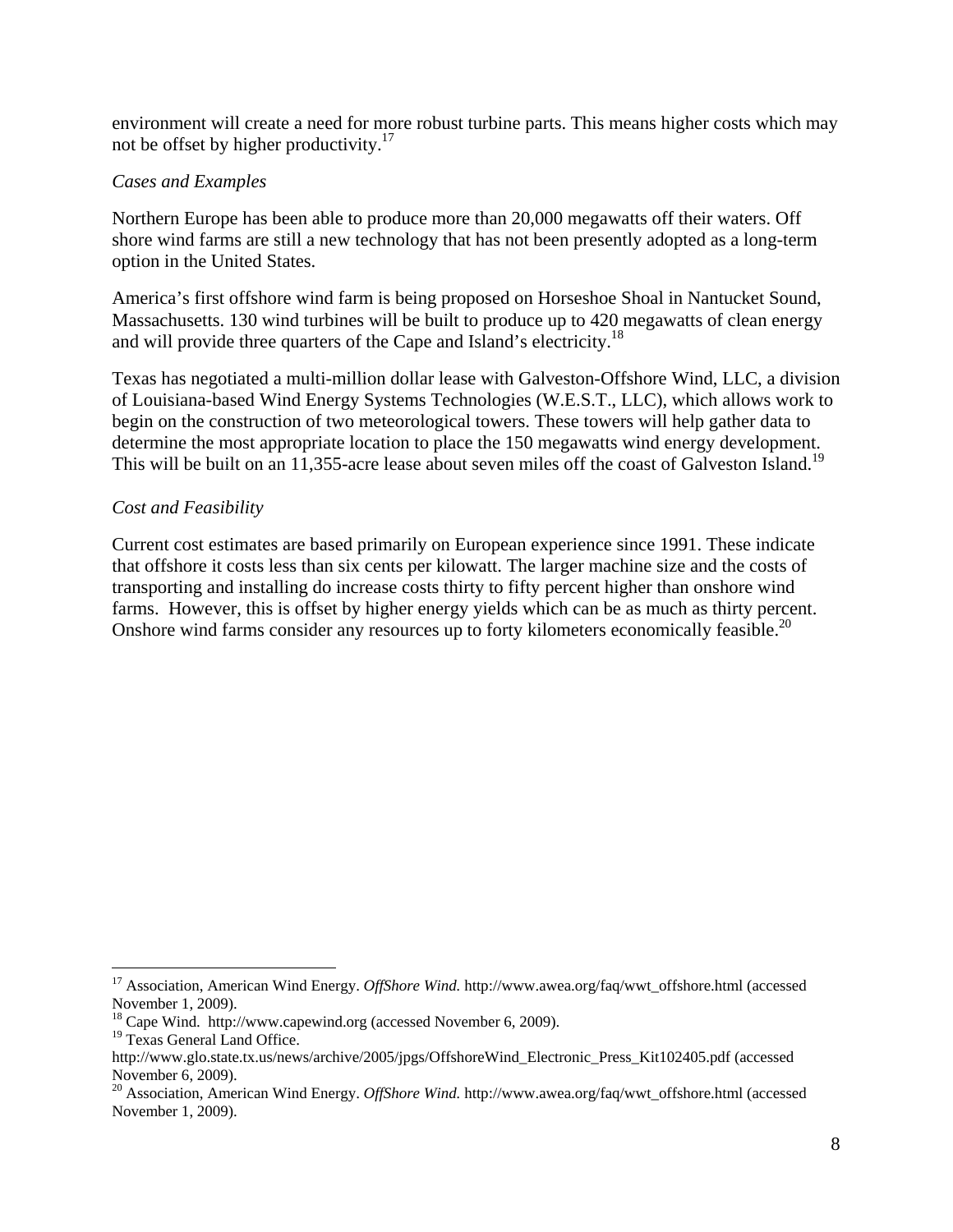## **Proposal 3: Barging Area**

## *Background<sup>21</sup>*

Bolivar Peninsula is interested in acquiring land that is currently owned by the Texas Department of Transportation (TxDOT) in order to build barges to assist ships transporting goods through the Intracoastal Waterway. The TxDOT area is 3,000 feet long and would be a large enough area to support barge docking. Barges are typically 50 feet wide by 400 ft long. Other barging areas charge \$150-\$250 a day for barge parking.

The TxDOT land was acquired from the Army Corps of Engineers in a lawsuit and was to be used as a deposit area for dredging the waterway twice annually. However, this is not feasible because it requires pumping and transporting the sediment over a mile to the land. It would be more feasible to deposit the sediment closer to the dredging area.

## *Benefits for the Community*

These ships need a place to unload alternate crews, refill fuel tanks, buy supplies, and perform repair and maintenance. A barging area in Bolivar could service all of these needs. Providing this area to ships traveling on the Intracoastal Waterway will increase the visibility of the peninsula and will encourage the ship crews and the business that are shipping merchandise to invest in the community.

## *Challenges*

 $\overline{a}$ 

Local residents may be unfamiliar with this potential project and must be educated to garner support. Furthermore, the TxDOT land must be available for sale or long term lease for this project to be viable. Bolivar Peninsula will have secure funding to buy or lease the land from TxDOT. It is also unclear when and if the TxDOT land will be available for sale or lease.

## *Cases and Examples*

Cases and examples of successful barging areas in locations with similar population and geographic makeup to Bolivar Peninsula are unknown at this time. However, an example of a much larger scale port at Corpus Christi is cited for possible development ideas.

The port of Corpus Christi has a navigation district containing several different units. Corpus Christi's La Quinta Gateway Plan includes barge docking along with other maritime services. The La Quinta port area has 1,100 acres of waterfront property feasible for the development of a container terminal and distribution/warehouse center. Corpus Christi expects the economic impacts to the area to be substantial by increasing personal and business incomes as well as adding tax revenues to the local and state government.<sup>22</sup>

 $21$  All the information in this area was collected through interviews with local residents familiar with the issue in Bolivar.

<sup>&</sup>lt;sup>22</sup> Port of Corpus Christi Authority. http://www.citgograybook.com/index\_moz.cfm?majorDiv=3&detailDiv=80 (accessed November 8, 2009).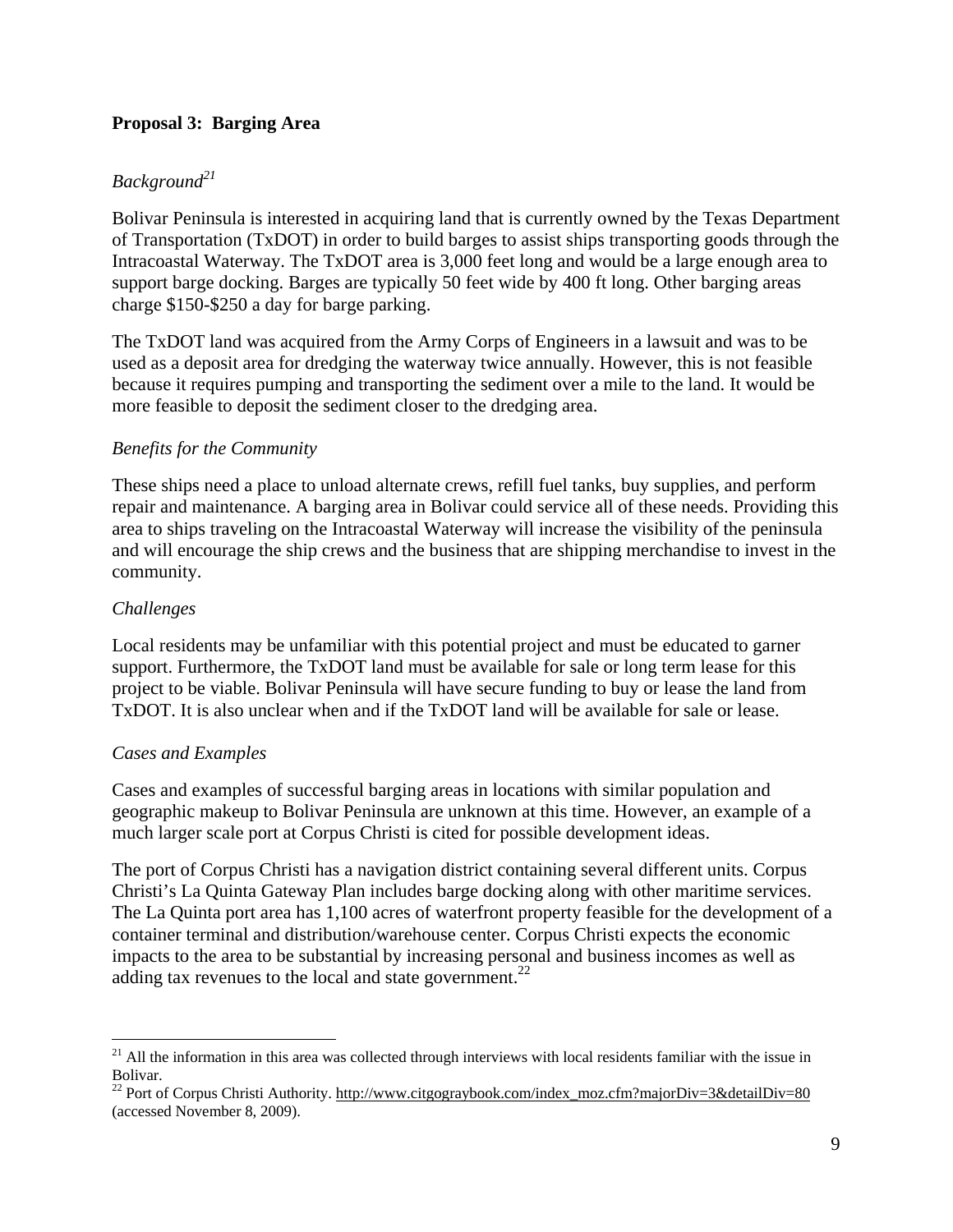## *Cost and Feasibility*

The primary cost for this project is the purchase or lease of the TxDOT land. Until that information is available it is unclear how feasible this project would be.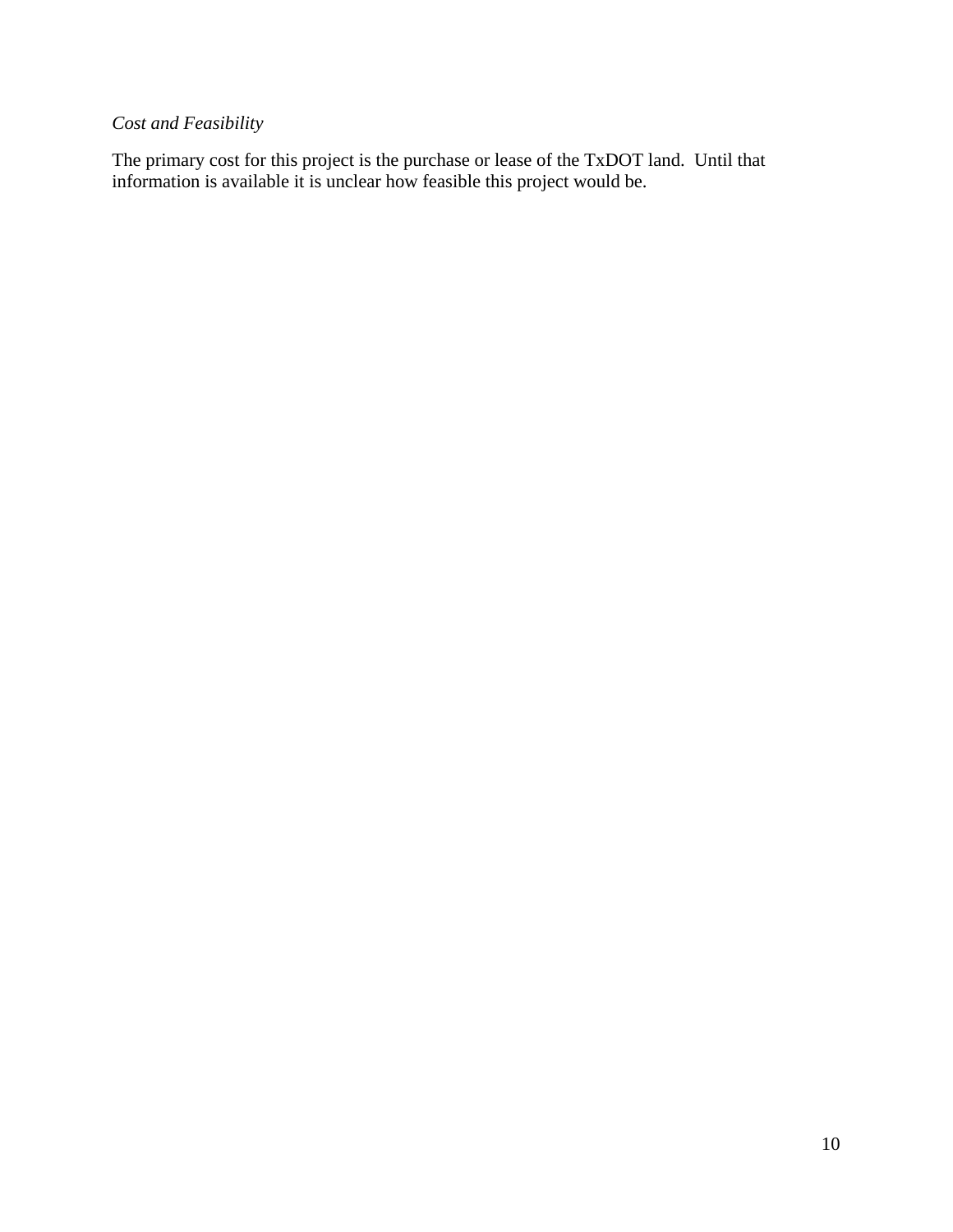## **Proposal 4: Small Business Incubator**

## *Background*

The Bolivar Blueprint describes a desire to expand local small business industry on the peninsula. Small businesses are the fastest growing segment in American commerce and they create 98% of all new jobs. Over 50% of all small businesses fail in the first year, and 80% within five years. Often entrepreneurs know how to produce "the work," but lack the skills necessary for operating a business, and cannot afford the time and expense of an education.<sup>23</sup> Equally important are start-up costs and fixed expenses of operation, which drain hard pressed capital.

Small Business Incubators are usually established as nonprofit organizations working toward economic development in city or county areas. They work closely with business and employment directed organizations to foster the startup and expansion of small local business enterprises. Lease agreements provide facilities and services that lower overhead costs while aiding in the growth and success of entrepreneurial firms. Smaller companies cannot afford to obtain these support services on their own or the cost can be too demanding on their operating capital. Incubator services include: $24$ 

- Professional Mentors
- Daily Management and Administrative Support
- Expert Consulting Services
- Hands on Training to Each Business Client

#### *Benefits to the Community*

Small Business Incubators provide startup support for local small businesses. This can stimulates the local economy and employment on the peninsula.

#### *Challenges*

There is no existing building on the island to incubator establish services. Securing long-term funding to establish the infrastructure for an incubator would be a necessary first step.

#### *Cases and Examples*

Bay County Small Business Incubator- Minnesota

http://www.nfci.org/

The Bay County Small Business Incubator is a 35,000 square foot facility with space available to lease on an annual basis. It is easily accessible to the down town area, local banks, airport, and post office.

<sup>&</sup>lt;sup>23</sup> National Business Incubator Association. (2009) NBIA. Accessed On: 12 Oct 2009.<http://www.nbia.org/>.

<sup>&</sup>lt;sup>24</sup> National Business Incubator Association. (2009) NBIA. Accessed On: 12 Oct 2009.<http://www.nbia.org/>.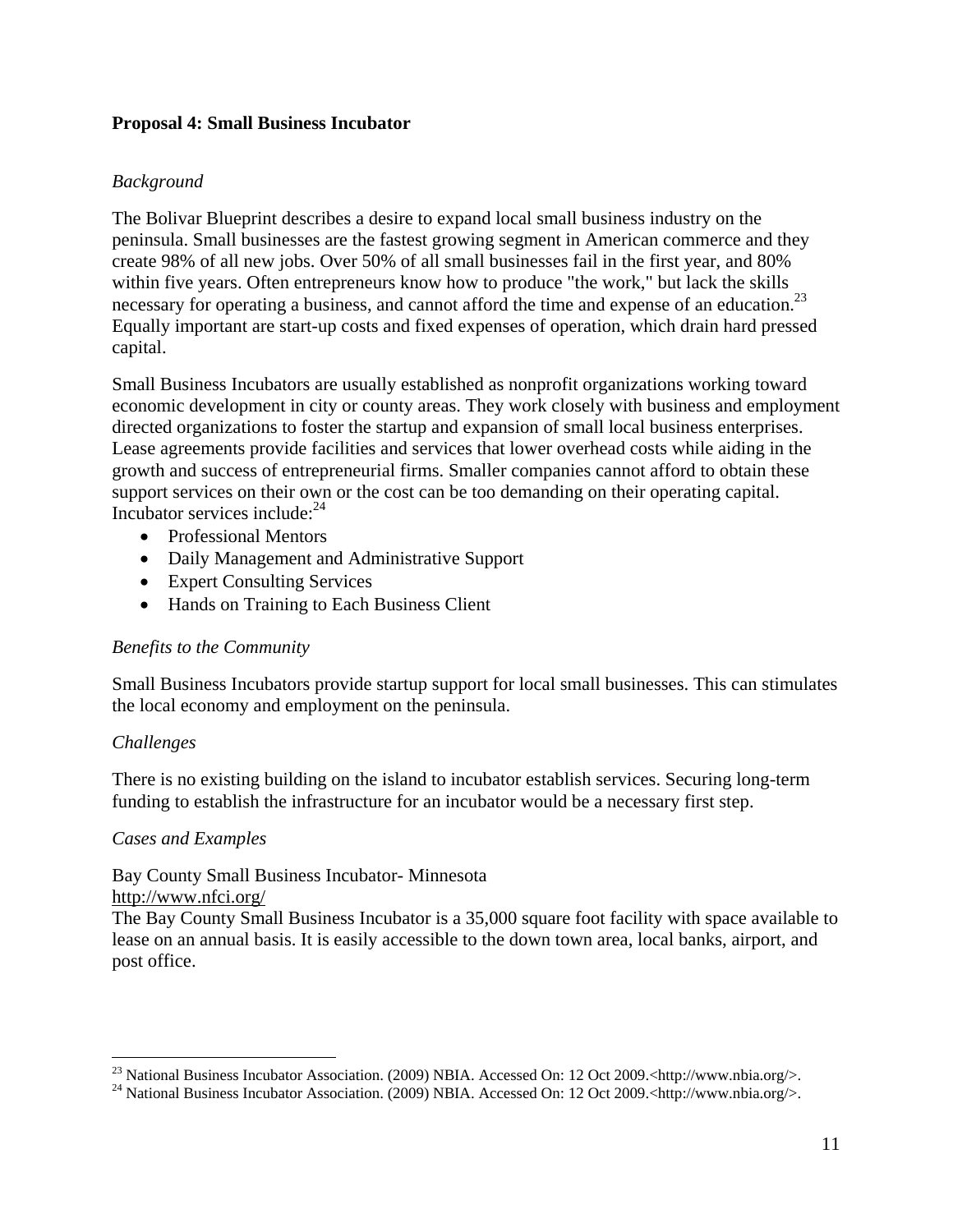The facility provides:

- 18 Executive Suites
- Broadband Internet Access (optional)
- Computer Lab
- Video Conferencing
- Open Warehouse Space
- Convenient Location
- Weekly Janitorial Service
- Business Publications
- Phone System with Fax
- All utilities included in rent (except phone and Internet)
- Ample Parking

The office suites range from 144 to 250 square feet. Each office is carpeted, paneled, Internet ready, and is individually wired to accommodate up to four phone lines. The Incubator offers common areas for tenant use such as a conference room, computer lab, and mail room. Warehouse space is wired for 3 phase power with loading dock access and overhead doors.<sup>25</sup>

Augusta—Richmond County Small Business Incubator

## http://www.arcsbi.com/index.asp

<u>.</u>

The Augusta-Richmond County Incubator has a total of 18,000 square feet which includes office space for nineteen clients, manufacturing space, administrative offices, conference room, work/copy room and break room.

Funding: The incubator construction was funded by a \$1.1 million Economic Development Administration (EDA) federal grant and \$.4 million from Augusta-Richmond County.

Management: The incubator has an established Small Business Advisory Board consisting of area business leaders with whom clients are required to meet with on a quarterly basis. The board and management will monitor clients' performance, progress and continued need for incubator assistance. Clients typically will graduate from the incubator when they outgrow the available space, when their business has achieved financial stability, or when they have completed three years in the incubator.

Evaluation: Candidates will be evaluated on the value of their new business's contribution to the economic development of the region as well as on their business plan, their demonstrated need for the unique products and services offered by incubator, and their fundamental commitment to the success of their business venture. Applicants to the incubator will be screened and selected from entrepreneurs including downsized SRS employees, female, minority and disadvantaged applicants.26

<sup>&</sup>lt;sup>25</sup> Bay Country Small Business Incubator. Accessed on 28 October 2009. http://www.nfci.org/about.htm. 26 Augusta Richmond County Small Business Incubator. Accessed on: 1 Nov 2009. <http://www.arcsbi.com/index.asp>.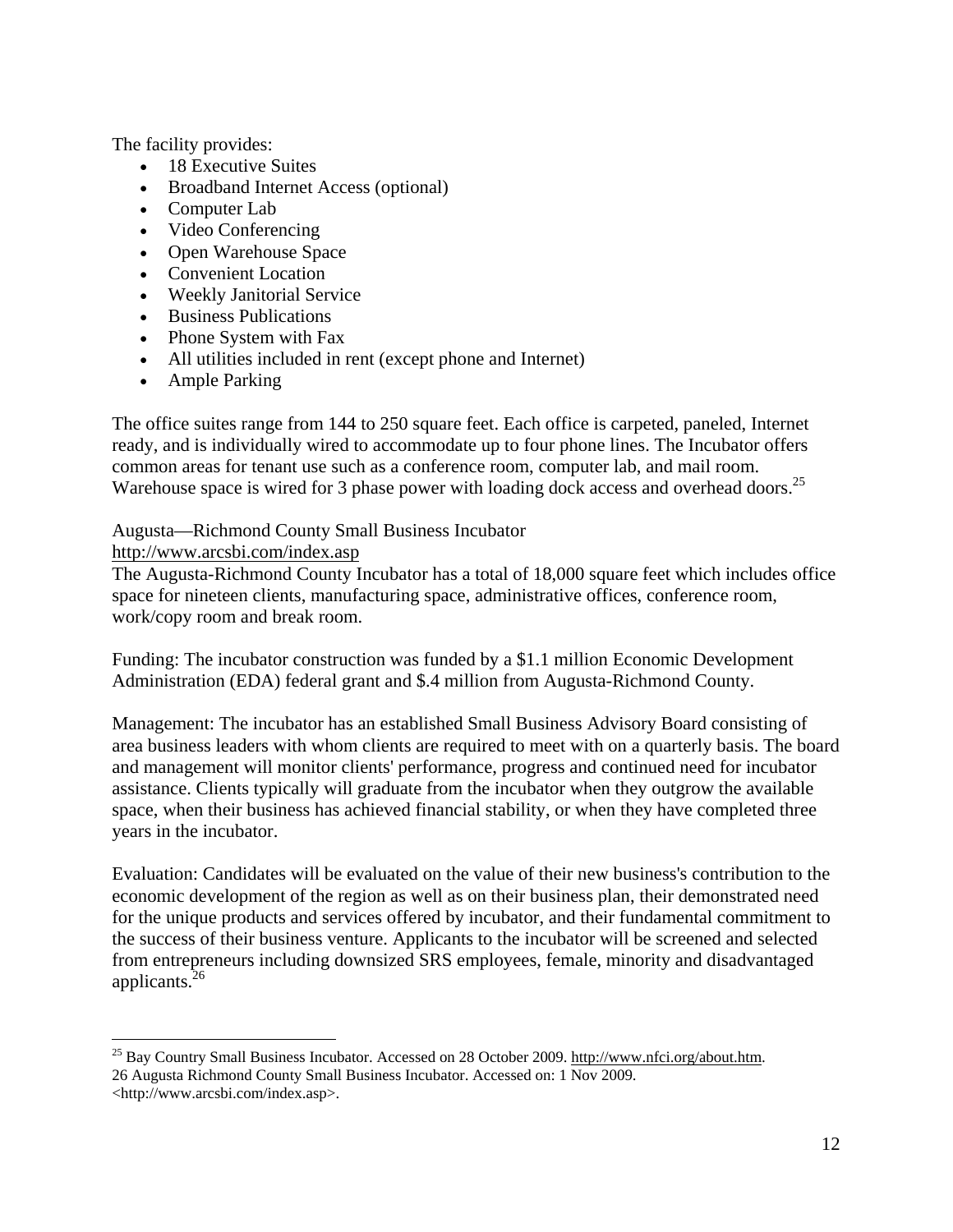William Factory: Small Business Incubator- Tacoma WA http://www.williamfactory.com/

The William Factory Small Business Incubator was created in 1986 to help new businesses in East Tacoma as a way to improve living and working conditions. It houses over 30 companies in specialty trade construction, applied technologies and business services. Lease agreements provide facilities and services that lower overhead costs while aiding in the growth and success of entrepreneurial firms. The incubator is run by an eight member Board of Directors and three staff members.

Incubator services include: $27$ 

- Professional Mentors
- Daily Management and Administrative Support
- Expert Consulting Services
- Hands on Training to Each Business Client
- A Plan Center for Public and Private Contracts
- Referrals for Small Business Loans & Bonds
- Internet/Website Design and IT Assistance
- Use of 3 Conference Rooms
- Office and Presentation Equipment
- Networking Events

Additional resources:

NBIA (National Business Incubator Association) http://www.nbia.org/

 <sup>27</sup> William Factory: Small Business Incubator- Tacoma WA. Accessed On: 1 Nov 2009. < http://www.williamfactory.com/>.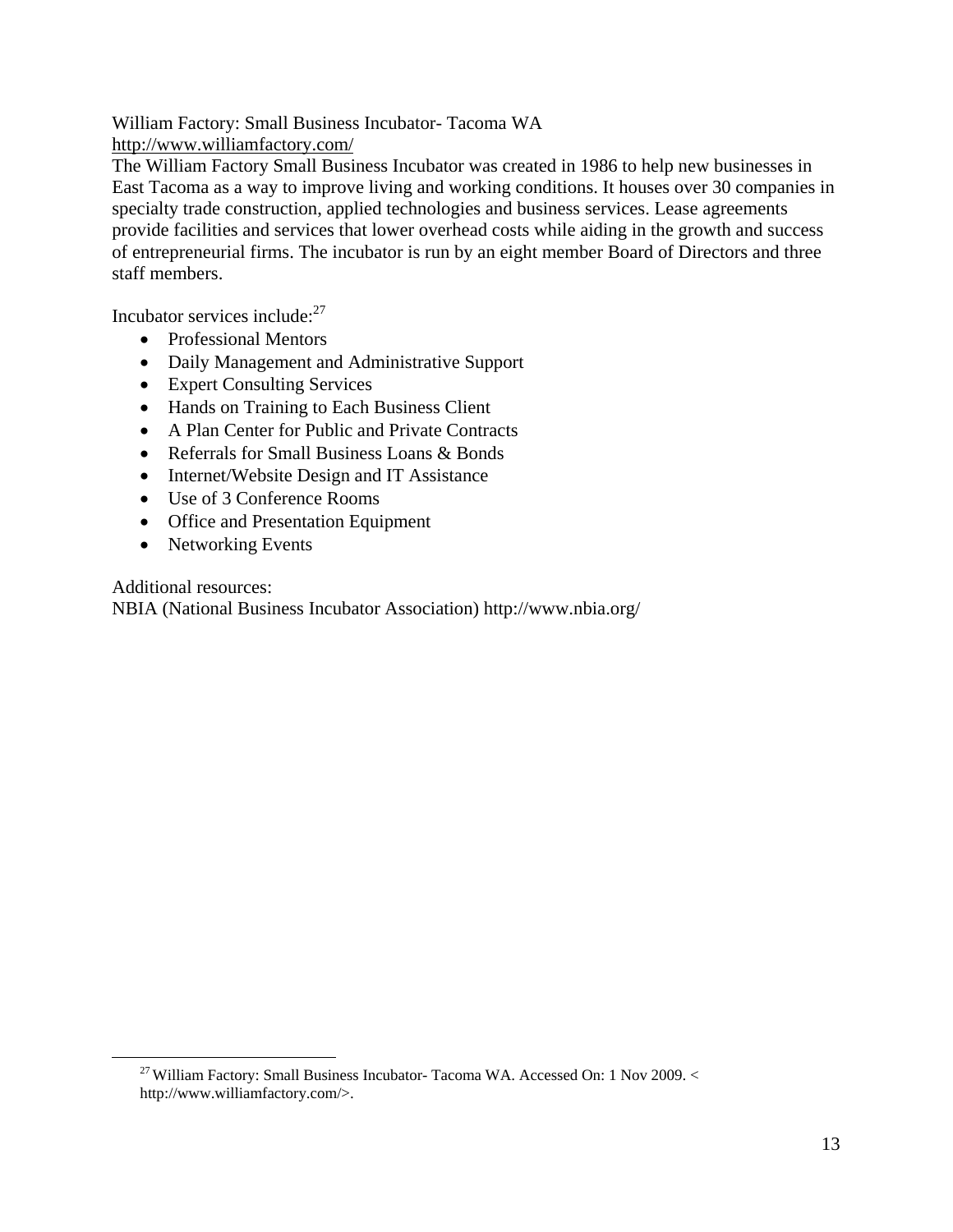## **Part II: Parks and Nature Tourism Options**

## **Proposal 1: Fort Travis Revitalization**

#### *Background*

Fort Travis represents a historical resource for the Bolivar Peninsula. The fort's history includes active roles with troops stationed there in both the Spanish American War and World War  $I^{28}$ . Fort Travis is designated in the National Register of Historic Places. A historical maker, issued by the Texas Historical Commission, has been missing since Hurricane Ike.

The Fort Travis Park facilities include 60 acres of land located on the Gulf of Mexico. A seawall, which is degrading in places, separates the park from the gulf. The park is separated from adjacent properties by a tall brick fence similar to that used in the sea wall. The park currently has cabanas, a playground, picnic tables and grills, and bathrooms with showers.<sup>29</sup>

The development and revitalization of Fort Travis offers great economic potential for Bolivar Peninsula. Several different projects are outlined that would increase the public's awareness of the fort, draw potential visitors to Bolivar through visiting Fort Travis, and also provide a revenue source for Bolivar Peninsula.

#### Proposal 1a: New Campground on Park Facilities

Fort Travis could build new campgrounds on the site. Campgrounds could be created for RV's which would require water and electric hookups and a minimum of 30 amp service. However, full service hookups (water, electric, and sewer) along with 50 amp service would cater to the largest amount of RV visitors. A tent camping area is also an option. These campsites would require water in the area and would not require electricity. Designated individual sites could be created or a designated tent camping area of the park could be created. Restrooms would need to be built or updated to accommodate the increase in overnight visitors. Other amenity options that would increase demand for the park include picnic pavilions (open air) and a group dining hall (enclosed structure) that could be rented out for various day use or overnight purposes.

#### Proposal 1b: Designation as a National Historic Landmark through the National Park Service

Fort Travis is currently listed in the National Park Service's Register of Historic Places. This listing is noncompetitive in nature and simply acknowledges that a place has historical significance. However, a more prestigious and beneficial designation would be that of a Historic Landmark. As defined by the National Park Service "National Historic Landmarks are buildings, sites, districts, structures, and objects that have been determined by the Secretary of the Interior to be nationally significant in American History and Culture."30 Currently there are about 2,500

 $\overline{a}$ 

<sup>28</sup>Crystal Beach. *Fort Travis Seashore Park.*2009. http://www.crystalbeach.com/travis.htm (accessed October 28, 2009).

 $29$  Personal visit to site on October 28,2009.

<sup>30</sup> National Park Service. *National Historic Landmarks Program*. 2009http://www.nps.gov/history/nhl/ (accessed October 28, 2009).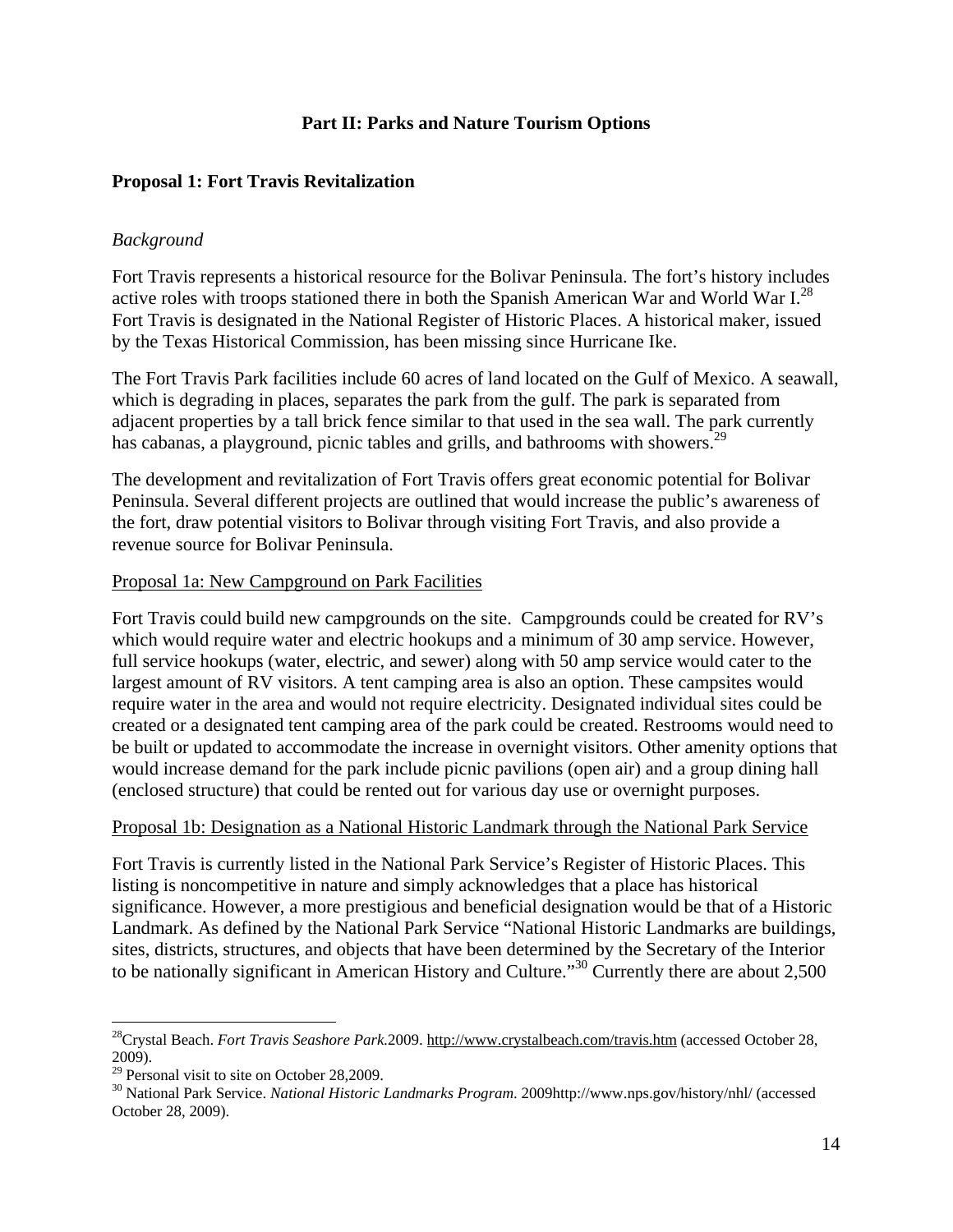landmarks, and the National Park Service accepts nominations for new ones. In January 2009, nine new sites were given the National Historic Landmark title.

## Proposal 1c: Designation as a Recorded Texas Historical Landmark

Recorded Texas Historical Landmarks (RTHL's) are properties deemed to be historically and architecturally significant. RTHL is a legal designation that gives protective measures to the structure. The Texas Historical Commission oversees RTHL's.<sup>31</sup>

## *Benefits to the Community*

Benefits of building new campground facilities include an increase in revenue for Galveston County and Bolivar Peninsula. RV travel trends are promising. Many RV users are choosing to take trips closer to home to save fuel. Having the Houston metropolitan area in proximity to Bolivar allows the fort to capitalize on this trend. Also promising, RV parks and campgrounds have reported a 3-5% increase nationally in reservations from the previous summer and RV rentals are up 12% nationally in 2009. Furthermore, approximately 8.2 million U.S. households own a RV, more than ever before. As the number of retiring baby boomers increases, the level of RV users is expected to increase as well. $^{32}$ 

Benefits of being a National Historic Landmark include federal funds to help preserve the landmark, and a higher priority of funding that those only designated in the Historic Register. The National Park Service also will provide technical preservation advice to the historic sites. A bronze sign is also provided to display at the site. The increased prominence of being designated a National Historic Landmark could help bring more visitors to Fort Travis and also Bolivar Peninsula.

Benefits of the designation as a Recorded Texas Historical Landmark include qualification of the site for grant funding or tax incentives, priority access to technical assistance from the THC staff, and free promotion of the site through the Texas Historical Commission.

## *Challenge*s

 $\overline{a}$ 

As RV users are increasing, so are the number of RV facilities to accommodate them. Since Bolivar Peninsula currently has several RV parks, caution should be taken to ensure competition among RV areas does not hinder the development and resilience of Bolivar Peninsula.

Construction costs of RV facilities vary greatly depending on the location and condition of existing facilities. Also, seeking designation of historical significance may limit or place restrictions on new construction at Fort Travis.

Since both the National Historic Landmark and the Recorded Texas Historical Landmark are competitive, Fort Travis may not receive that designation. Also, application processes will require time and effort to complete required forms.

<sup>31</sup> Texas Historical Commission. *Registered Texas Historic Landmark Program*. 2009.

http://www.thc.state.tx.us/markerdesigs/madrthl.shtml (accessed October 28, 2009). 32 Barrette, Sarah. *RV Park*. 2004. http.www.sbdcnet.org/Snaphots/RV%20Park%20Industry%20Snapshot1.pdf (accessed October 28, 2009).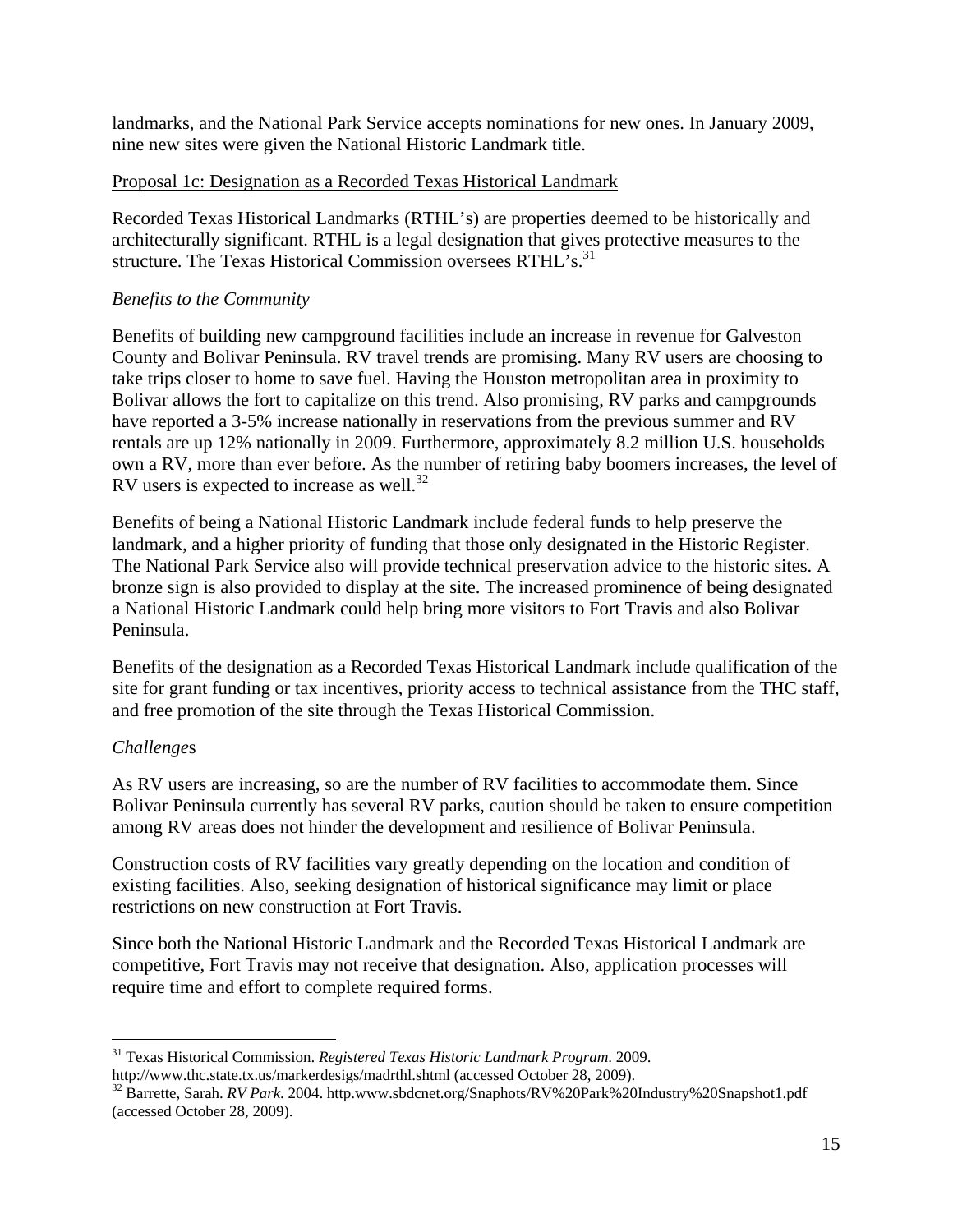## *Cases and Examples*

Cameron Parish, Louisiana recently built an RV park on the Gulf of Mexico. The park has full hook up sites with 50-amp service, and amenities feature a playground, picnic areas, and bathrooms with showers. The campground is run by the Parish and has been a popular attraction. The campground usually fills on weekends.<sup>33</sup>

Buchanan County, Iowa dealt with devastating floods in 1993. As part of their recovery plan, they built a 42 site RV park that is run by the county. The RV Park stays full during the summer and has been a key accomplishment of their recovery plan, as outlined by FEMA in its recovery best practices site. $34$ 

Desoto County, Florida was severely damaged by the 2004 hurricane season. Incorporated into their long term recovery plan is an RV park with 50 full service hookups. This park will serve the rodeo and equestrian complex as well as those wishing to camp in the county. The estimated cost per campsite for these full hookups is \$8900 per site.<sup>35</sup>

Galveston Island State Park was badly damaged after Hurricane Ike. The park has currently reopened portions of the park for RV and tent camping. Galveston Island State Park traditionally stays very full and is a popular attraction for people coming south to escape the cold winter. The visitors enjoy the natural setting that Galveston offers as opposed to an RV facility with no land or green space. Fort Travis, with its historical significance, large amount of land, and proximity to the ocean also gives it a similar competitive advantage over these types of RV parks.<sup>36</sup>

## *Feasibility and Cost of Fort Travis Revitalization*

Revitalization of Fort Travis would provide a long term revenue source for the community as well as being a tourist attraction. Grants and funding sources must be researched to provide an accurate cost estimate of constructing a new RV Park and campsite facilities. However, many potential grants exist that Fort Travis may be eligible to receive such as the Texas Preservation Trust Fund Grant awarded by the Texas Historical Commission and Preserve America Grants awarded by the National Park Service. Also, Fort Travis may qualify for funding from Texas Parks and Wildlife's Local Park Grant and Recreational Trail Grant.

1

<sup>&</sup>lt;sup>33</sup> Cameron Parish. 2009. <u>http://www.parishofcameron.net/parksrecreation</u> (accessed October 28, 2009).<br><sup>34</sup> FEMA Best Practices Portfolio. *Liberating Independence*.

http://www.fema.gov/plan/prevent/bestpractices/index.shtm (accessed October 29, 2009). 35 FEMA. *Desoto County Long Term Recovery Plan*. 2004. 36 Texas Parks and Wildlife Department. *Galveston Island State Park*.

http://www.tpwd.state.tx.us/spdest/findadest/parks/galveston/. Retrieved October 28, 2009.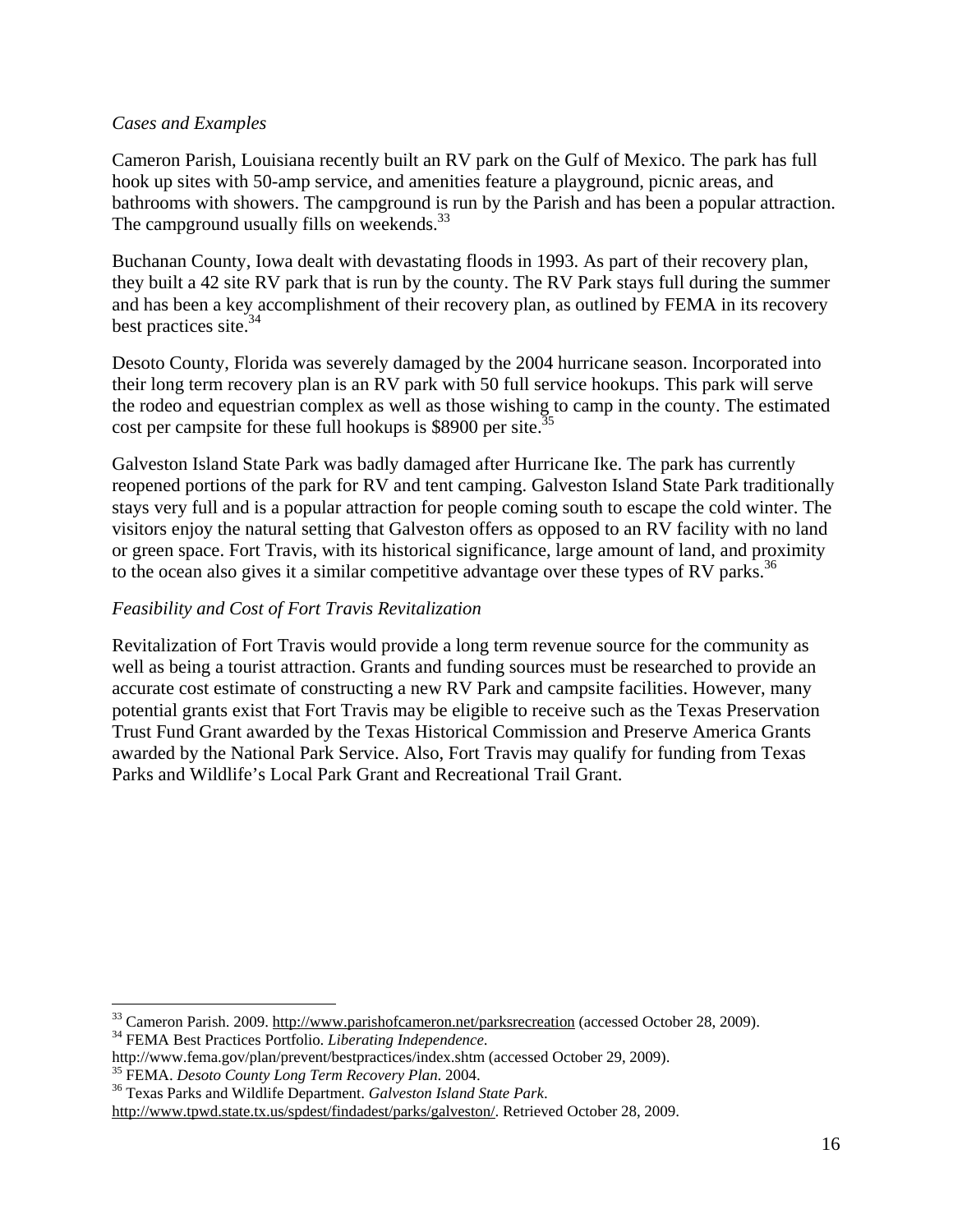## **Proposal 2: Development of Nature Tourism Activities**

## *Background*

Nature tourism, as defined by the Texas Parks and Wildlife Department, is "discretionary travel to natural areas that conserves the environmental, social, and cultural values while generating an economic benefit to the local community."37 Bolivar Peninsula, with its 27 miles of beaches, bay and gulf ecosystems, and extensive marsh systems holds many opportunities for nature based tourism.

Nature tourism is the fastest growing sector of the tourism industry. Its development allows rural communities to diversify their local economies and also provides economic benefits to the community.38 Some examples of nature tourism relevant to the Bolivar Peninsula include bird watching and other wildlife viewing and eco tours by bike or kayak.

#### Proposal 2a: Promote Bird Watching at the Bird Sanctuaries and Texas Coastal Birding Trail

The High Island and Bolivar Flats bird sanctuaries along with the Great Texas Birding Trail provide world renowned opportunities for bird watching. The two week spring migration draws birders worldwide. Furthermore, over 600 documented bird species have been cited in Texas.<sup>39</sup> Currently, amenities for birders to stay overnight are limited. The development of a bed and breakfast, cabins, or hotels would allow birders to stay overnight on the peninsula instead of making day trips or staying in Winnie or Galveston. Furthermore, development of a partnership with the Houston Audubon Society would help the Bolivar Peninsula promote bird watching and increase visitation to the island. This partnership would develop interpretive signs for birding hotspots as well as create a marketing /promotional strategy for the Bolivar Peninsula.

#### Proposal 2b: Promote Ecotourism

The Bolivar Peninsula has ecotourism potential on the bay, gulf and on the island marshes. Kayak tours through the marshes or to the small surrounding islands offer visitors potential bird, sea turtle, dolphin, and other marine life sightings. Bicycle tours of the island could be cultural and natural resource based. Bolivar Peninsula would need to seek ecotourism businesses that could provide these type services.

## *Benefits to the Community*

The U.S. Fish and Wildlife Service reported that over 47 million U.S. residents participated in bird watching in 2001 and almost 20 million traveled outside their home area to view birds. The

 $\overline{a}$ 37 Texas Parks and Wildlife Department. *Nature Tourism*. 2009.

http://www.tpwd.state.tx.us/landwater/land/programs/tourism/what\_is/ (accessed October 28, 2009). 38 Texas Parks and Wildlife Department. *Nature Tourism in Texas*. 2001.

http://www.tpwd.state.tx.us/publications/pwdpubs/media/pwd\_lf\_w7000\_1069.pdf (accessed October 28, 2009). 39 Redwine, Augustine. *The Economic Value of the Texas Gulf Coast*.

http://gbic.tamug.edu/gbeppubs/T1/gbnepT1\_01-06.pdf (accessed October 28, 2009).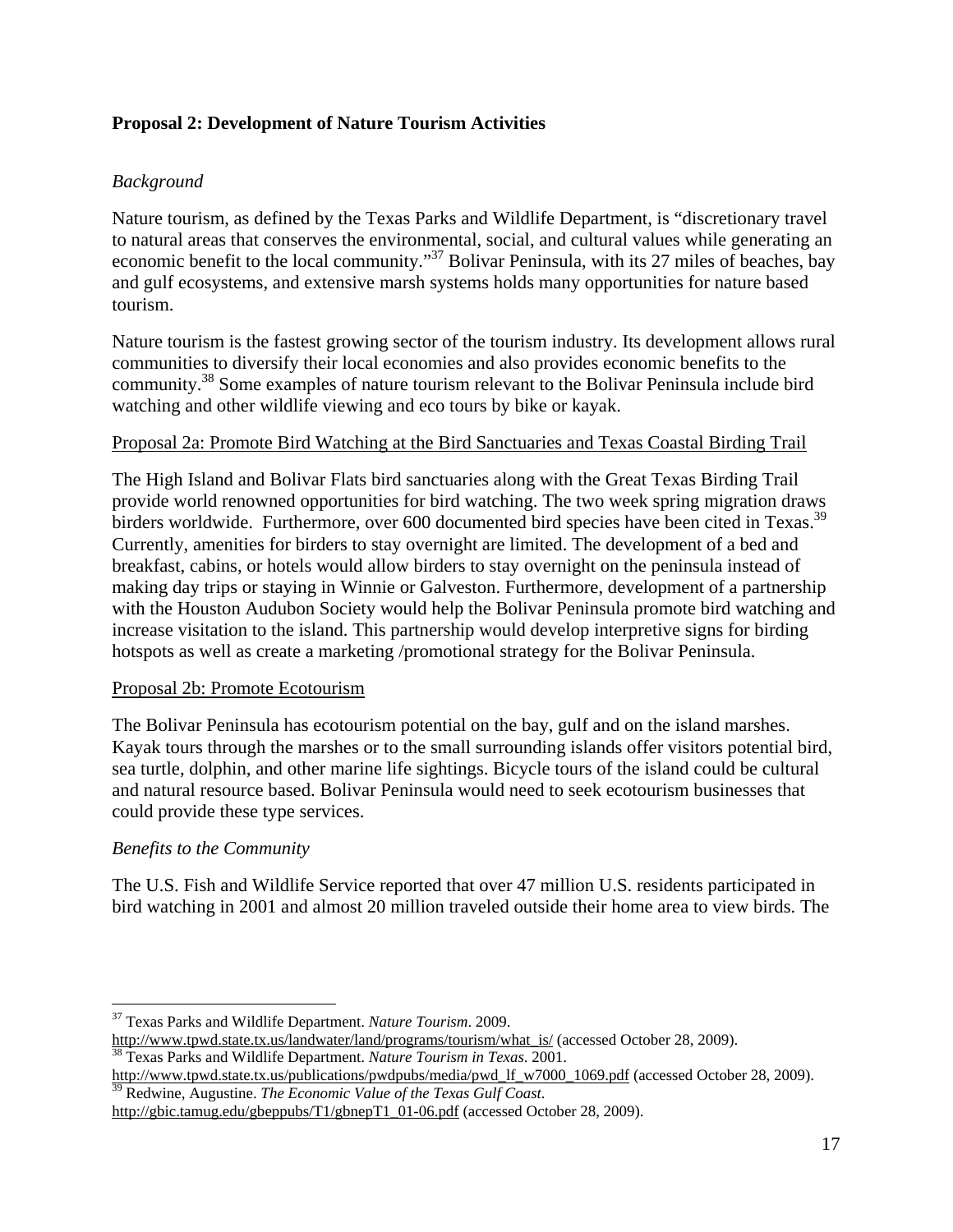average birder is middle aged with above average income and education. Furthermore, higher income and education levels increase the probability of participating in bird watching.<sup>40</sup>

An economic impact study of the Great Texas Coastal Birding Trail, which passes directly through Bolivar Peninsula, found that visitors averaged 31 days per year on the trail, trips averaged about eight days, and expenditures averaged about \$80 a person a day.<sup>41</sup> Similar findings in Arizona cited nature tourists spending \$84 per person per day.<sup>42</sup>

An economic impact study of a North Dakota birding festival found that participants averaged spending \$235 for a four day event. The largest expenditure categories were lodging, transportation to and from the area, food and beverage, local transportation, and personal shopping. The study found that 1000 visiting nature tourists with similar spending habits of festival participants would total \$193,000 in direct expenditures and \$456,000 in total economic impact using the multiplier effect. These figures support an estimated six new jobs in the local community. $43$ 

## *Challenges*

Encouraging new businesses such as hotels or ecotourism companies to establish operations in Bolivar is challenging without being able to offer the businesses tax incentives or grants to help with start up costs. However, by partnering with organizations such as the Houston Audubon Society and Texas A&M Galveston, educational campaigns would increase the visibility of nature tourism options on the island and draw more visitors to Bolivar. This in turn would make it more attractive and less risky for lodging enterprises and ecotourism companies to establish businesses on Bolivar Peninsula.

## *Cases and Examples*

Canadian, Texas began marketing and promoting bird watching in their community in 1999. Within five years of placing an economic focus on nature tourism, bird watching was attributed to creating 160 new jobs, 12 bed and breakfasts, and 4 new restaurants. It also led to a 28% increase in sales tax revenue and renovation of commercial and historic downtown buildings.<sup>44</sup>

Virginia completed the Virginia Birding and Wildlife Trail in 2004. Similar to the Great Texas Coastal Birding Trail, the VBWT increased the state's wildlife viewing travel expenditures by

http://www.ncbirdingtrail.org/Documents/EconomicImpactsOfBirdingFactSheet.pdf (accessed October 28, 2009).<br><sup>42</sup> Hodur, Nancy; Leistritz, Larry; and Wolfe, Kara. *Estimating the Economic Impact of Nature Tourists: A Study o* 

 $\overline{a}$ 40 U.S. Fish and Wildlife Service. *Birding in the United States: A Demographic and Economic Analysis*. 2006. http://www.fs.fed.us/outdoors/naturewatch/start/economics/Economic-Analysis-for-Birding.pdf (accessed October 28, 2009).

<sup>41</sup> The North Carolina Birding Trail. *Economic Impact Fact Sheet*. 2006

*Participants in the Potholes and Prairies Birding Festival*.

http://www.ag.ndsu.nodak.edu/streeter/2004report/tourism\_intro.htm (accessed October 28, 2009).<br><sup>43</sup> Hodur, Nancy; Leistritz, Larry; and Wolfe, Kara. *Estimating the Economic Impact of Nature Tourists: A Study of Participants in the Potholes and Prairies Birding Festival.*<br>http://www.ag.ndsu.nodak.edu/streeter/2004report/tourism\_intro.htm (accessed October 28, 2009).

<sup>&</sup>lt;sup>44</sup> WMTH Corporation. http://www.trailsrus.com/swvirginia/finalreport/volume2/wildlife.pdf (accessed October 28, 2009).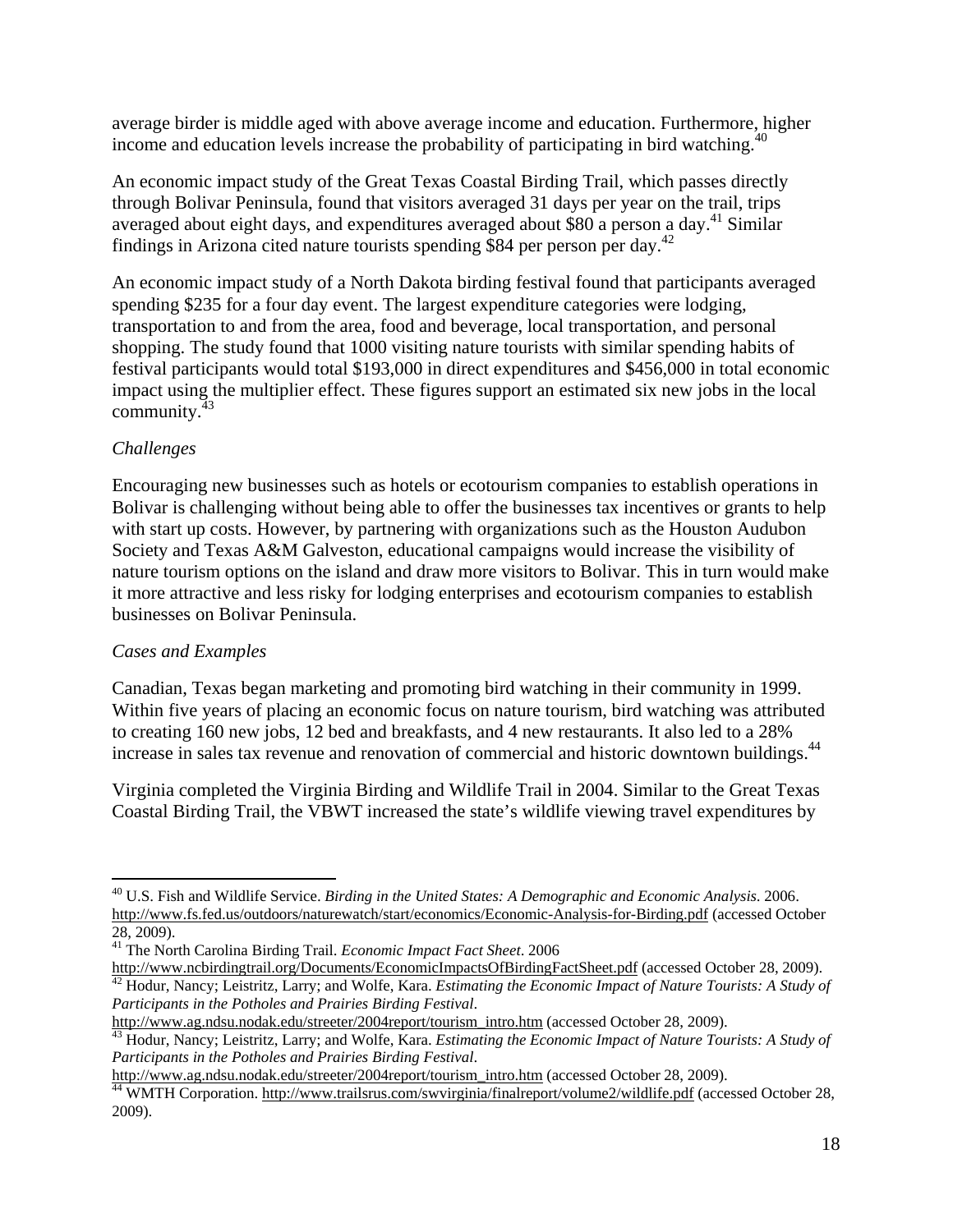83% since 2001 and an estimated 2.3 million individuals spent over \$960 million on wildlife recreation.45

Birding festivals are common in other coastal Texas cities including Galveston, Lake Jackson, Port Aransas, Lake Jackson, and Rockport. The festivals can be species centered like the Whooping Crane or Hummingbird, or event centered such as the annual spring migration.<sup>46</sup> These festivals provide various models and economic impact estimates for birding special events.

## *Feasibility and Cost*

 $\overline{a}$ 

Partnering with the Houston Audubon Society and Texas A&M Galveston is very feasible because of the vested interest both entities have in Bolivar Peninsula. This would provide a low cost option that would help bring more visitors to Bolivar Peninsula. Actual business development of lodging and ecotourism would be a longer term goal as visitation to Bolivar Peninsula for nature based tourism is increased.

<sup>&</sup>lt;sup>45</sup> WMTH Corporation. http://www.trailsrus.com/swvirginia/finalreport/volume2/wildlife.pdf (accessed October 28, 2009).

<sup>46</sup> Texas Parks and Wildlife Department. *Birding and Nature Festivals of Texas*. 2009.

http://www.tpwd.state.tx.us/publications/pwdpubs/media/pwd\_bk\_w7000\_0267.pdf (accessed October 28, 2009).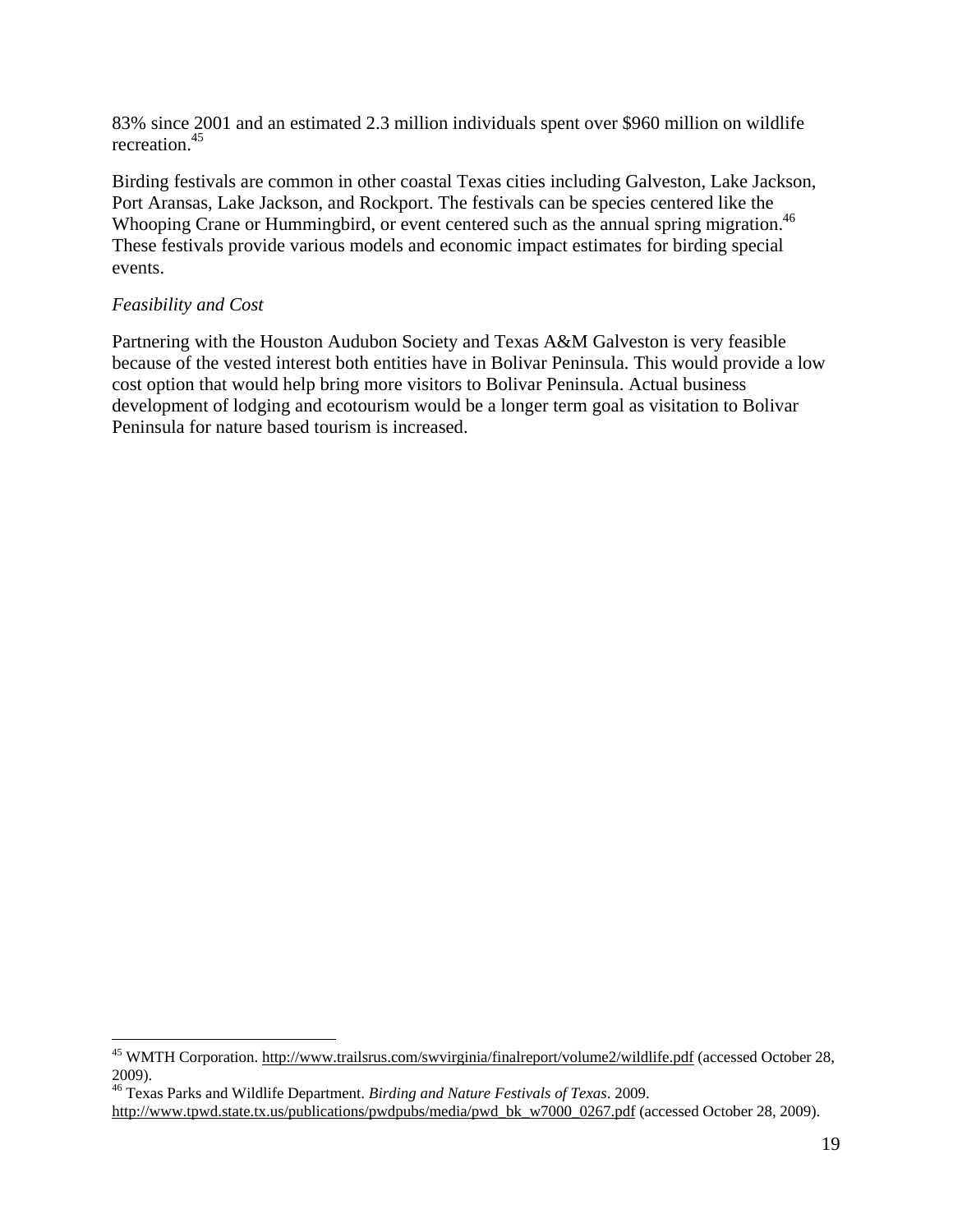## **Proposal 3: Sea Turtle Environmental Center**

## *Background*

Both Kemp's Ridley Sea Turtles and Loggerhead Sea Turtles have been spotted nesting on the Bolivar Peninsula. Formal nesting patrols using All Terrain Vehicles were instituted on Bolivar Peninsula in 2008 and are being continued in  $2010<sup>47</sup>$  Volunteers conduct a single round-trip patrol weekdays from 7:00 AM-1:00PM to monitor beaches from the Bolivar Flats Shorebird Sanctuary on the southwestern end of the Peninsula to the beach adjacent to High Island. As these nesting beaches are frequented by increasing numbers of tourists during nesting season, Texas A&M University at Galveston (TAMUG) has partnered with the Galveston NOAA Sea Turtle Facility<sup>48</sup> and Moody Gardens to increase the public's awareness and reporting of sea turtle nesting through various means, including extensive sign deployment projects.

The Kemp's Ridley is an endangered species, and the Loggerhead is a threatened species. As a result, tension between turtle conservation efforts and local residents exist because many construction and recovery projects are delayed by the sea turtle nesting seasons. However, working with the endangered species regulations instead of against them will instill a sense of stewardship in the community and a positive reputation for the support of sea turtle conservation.

Turtles are returning to the peninsula after Ike's desolation of their previous nesting grounds. To help residents accept sea turtles as an important part of their community, it is recommended to establish a Sea Turtle Environmental Center. Designation of a center will aid in coordination of nesting activities, establish positive economic revenue for the local economy through tourist activities and provide local employment.

#### *Benefits to the Community*

 $\overline{a}$ 

Sea turtles were negatively impacted by Hurricane Ike because their nesting grounds (sandy areas with an incline or dune) were flattened and covered with rocks and debris. As the sea turtles slowly return, educational and interpretive activities could provide both the community and its visitors with information that would garner sea turtle support and lead to economic activities based on sea turtles. Possible activities include turtle tours on the beaches, volunteer turtle watches where volunteers would often stay overnight and spend money in the local community, or sea turtle events or festivals. Partnering with TAMUG to develop interpretive brochures and signs would be an important part of the sea turtle educational campaign.

Benefits to the community include tourism revenue as well as job creation for the local population, educational programming for community children as well as festival event incorporation. The environmental protection of endangered species also brings a positive reputation to Bolivar Peninsula.

 $47$  Seaturtle.org. Texas A&M University at Galveston. (1999-2009). Sea Turtle Nest Monitoring System Bolivar Peninsula. Accessed On: 20 Oct 2009. < NOAA Fisheries Service Galveston Laboratory>. 48 Seaturtle.org. Texas A&M University at Galveston. (1999-2009).Sea Turtle Nest Monitoring System Bolivar

Peninsula. Accessed On: 20 Oct 2009. < NOAA Fisheries Service Galveston Laboratory>.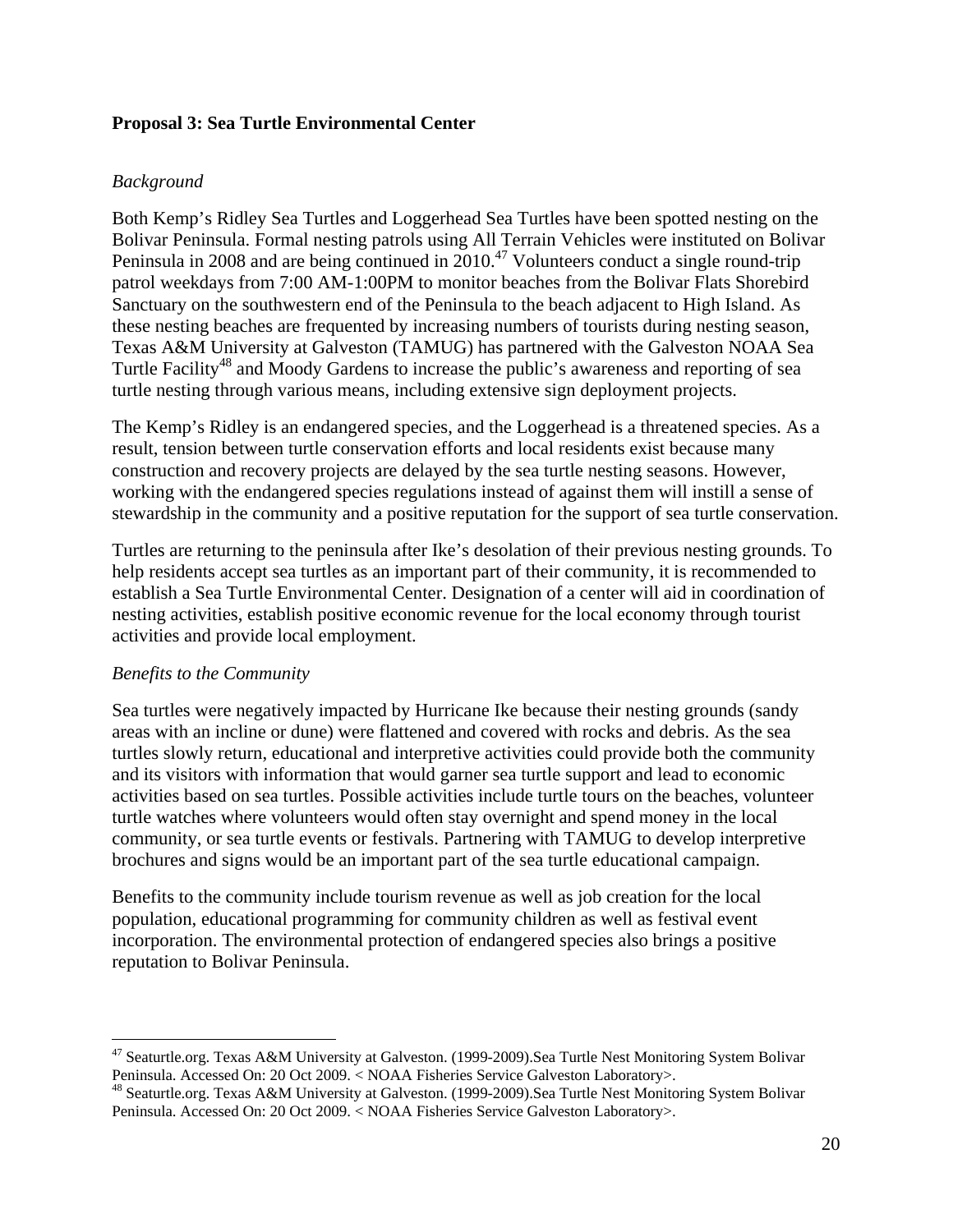## *Challenges*

Challenges include securing community support and interest, startup costs, mitigation, and management.

#### *Cases and Examples*

## Sea Turtle, Inc. South Padre Island Texas

#### http://www.seaturtleinc.org/

Sea Turtle, Inc. was founded in 1977 by Ila Fox Loetscher, better known as "The Turtle Lady of South Padre Island. In 1999, Sea Turtle, Inc moved from Ila's backyard into its current location at 6617 Padre Blvd. Originally this organization was formed to aid in the protection and recovery of the endangered Kemp's Ridley Sea Turtle. Their mission has now expanded to include recue, rehabilitation, and release of injured sea turtles; education of the public; and assistance with conservation efforts for all marine turtle species.

Sea Turtle, Inc is a non-profit organization (501-C3). The sole source of income is public donations which are used to achieve the three missions. Specifically, donations help with the upkeep of the sea turtles housed at the facility. This includes food, medications, heaters, filters, water and electricity. Donations are also used to support Sea Turtle, Inc.'s educational programs that are distributed globally to fund alternative resource and conservation projects. Sea Turtle, Inc. awards scholarships to university level biology students. Each summer they host an internship program for currently enrolled or recently graduated college students in the biological sciences.

Sea Turtle Sanctuary: hatchery, hospital, research center – South East Asia (Sri Lanka) http://seaturtlesanctuary.com/

The December 2004 Tsunami in South East Asia ruined the sea turtle hatchery in Sri Lanka. It had been managed by the same family for two generations. The reconstruction project continues with the hope it will be complete in 2008. In addition to turtle tanks and hatching areas will be a restaurant and souvenir shop. Sri Lanka is visited by five endangered species of sea turtles. About 75,000 turtle eggs are incubated yearly and injured adult turtles are rehabilitated. The business model is simple and involved paying local people for turtle eggs as an option to eating them. Payments for turtle eggs support about 60 families in the neighborhood. Funding comes from admission fees and donations from tourists. No government financial support is available but necessary regulatory approvals have been received.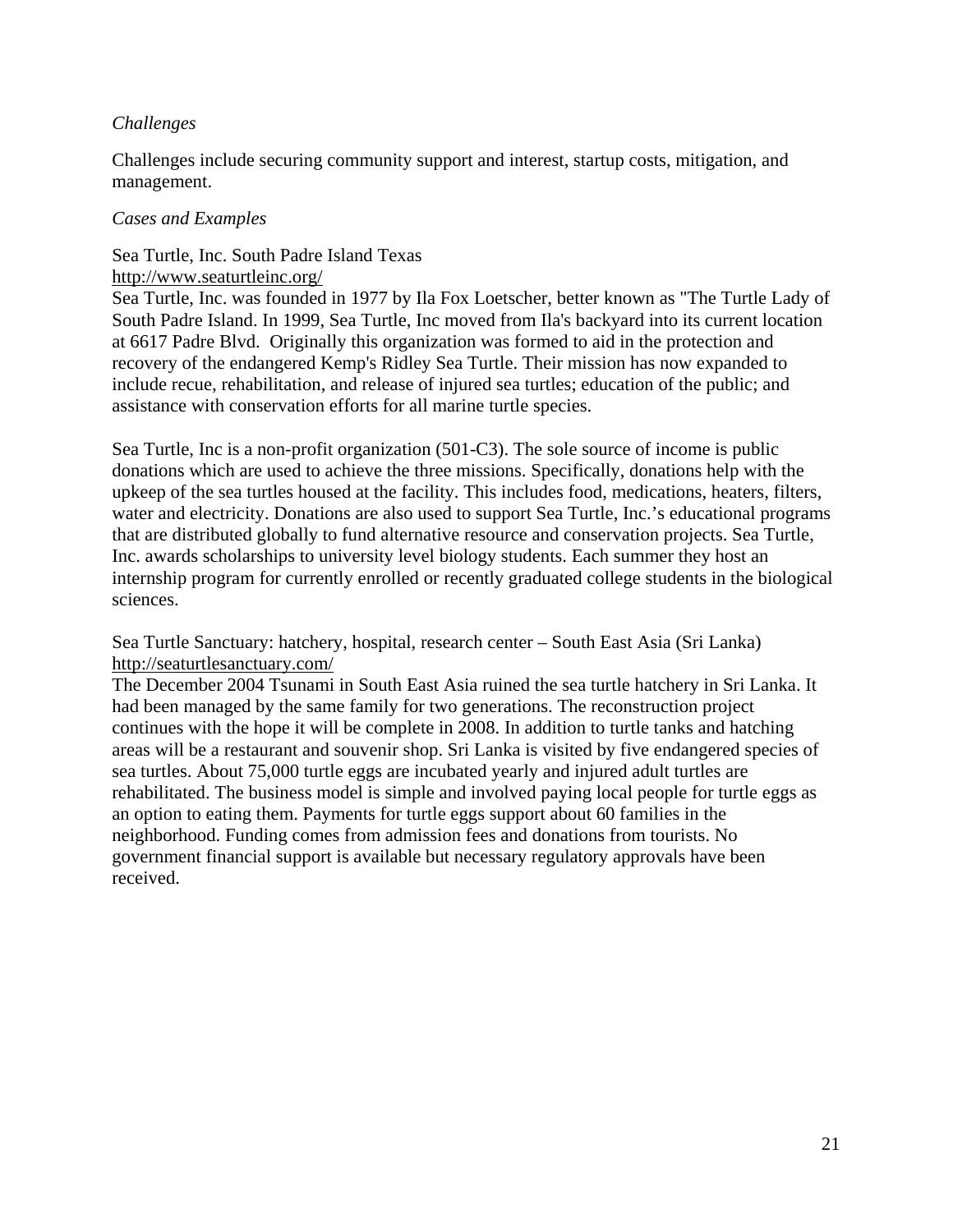## **Proposal 4: Geocache Program for Bolivar Peninsula**

## *Background*

Geocaching is a recent phenomenon that involves using GPS coordinates to locate a hidden treasure or "cache". The first recorded cache was placed in 2001, and 75 caches were documented by the end of the year. Currently the main geocache website, geocaching.com, reports almost 500,000 caches worldwide. Caches vary in size and are often placed in areas that have some significance such as scenic, historical, cultural, etc.<sup>49</sup>

Many parks at the city and state level have seen a drastic increase in both the number of caches placed in their parks and the number of participants seeking them. Geocache participants are always seeking new caches to find.

## Development of a Geocache Program on Bolivar Peninsula

The Bolivar Peninsula could develop a Geocache program that would draw participants to the area. A series of caches could be hidden at various points of interest incorporating cultural, historical, environmental, and social elements of Bolivar Peninsula. For example, the first cache would be located close to the Ferry, with others located at other points of interest including Fort Travis, Crystal Beach, Rollover Pass, the Intracoastal Waterway, High Island, etc. Holistically the caches would give participants a tour of the peninsula and encourage them to stay at least one day.

Geocaching.com is the premiere site for geocache activities. The majority of caches and geocache users globally are registered through it.

## *Benefits to the Community*

This program would be inexpensive to administer and could utilize volunteers to place and maintain caches. Registration on geocaching.com offers both a free or paid option and also promotes the program by being visible to the geocache community. This is a simple and inexpensive way to draw visitors to Bolivar Peninsula and have them spend money on meals, souvenirs, etc.

## *Challenges*

An individual familiar with geocaching must be located to pioneer this program. As the number of geocaching participants continues to grow, finding a volunteer or volunteers to help maintain the cache system on Bolivar Peninsula would not be overly difficult.

## *Cases and Examples*

The Texas Parks and Wildlife Department recently started a "Geocache Challenge." The challenge involves locating a series of caches in their Region 5 parks. Caches have an interpretive message about the park that the participant must use to answer a series of questions

 $\overline{a}$ 49 Geocaching. *Welcome to Geocaching*. 2009. http://www.geocaching.com/ (accessed October 28, 2009).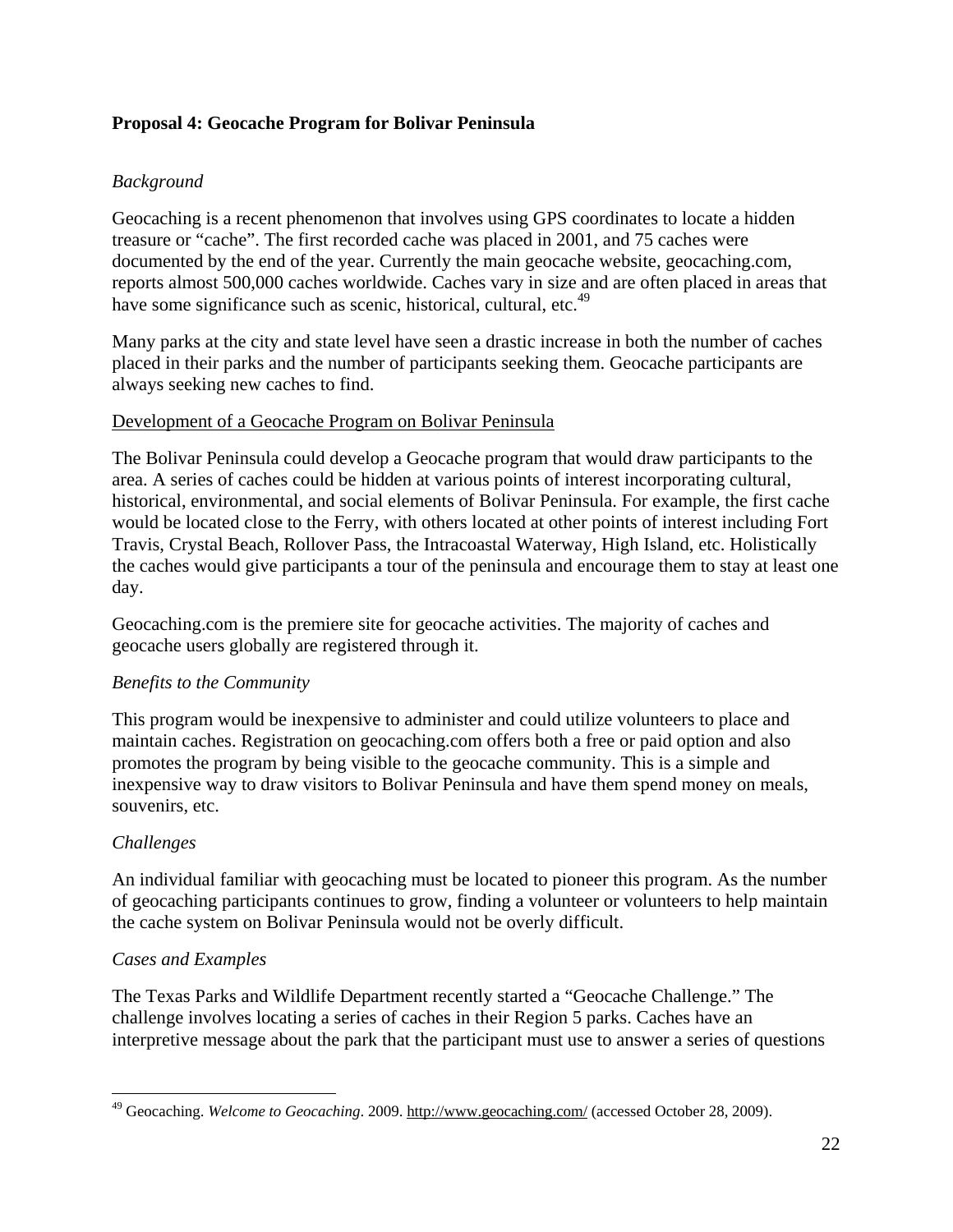on their logbook. Once all the caches have been found and the questions in their workbook answered, the participant is issued a Geocache Challenge certificate.<sup>50</sup>

## *Feasibility and Cost*

 $\overline{a}$ 

Establishing a geocaching program would be low cost in due to volunteer utilization and also easy to implement. It provides an inexpensive way to draw visitors to Bolivar Peninsula and subsequently increase revenue. It also allows Bolivar Peninsula to highlight points of interest.

<sup>50</sup>Texas Parks and Wildlife Department. *Texas Geocache Challenge*. 2009. http://www.tpwd.state.tx.us/geocaching/ (accessed October 28, 2009).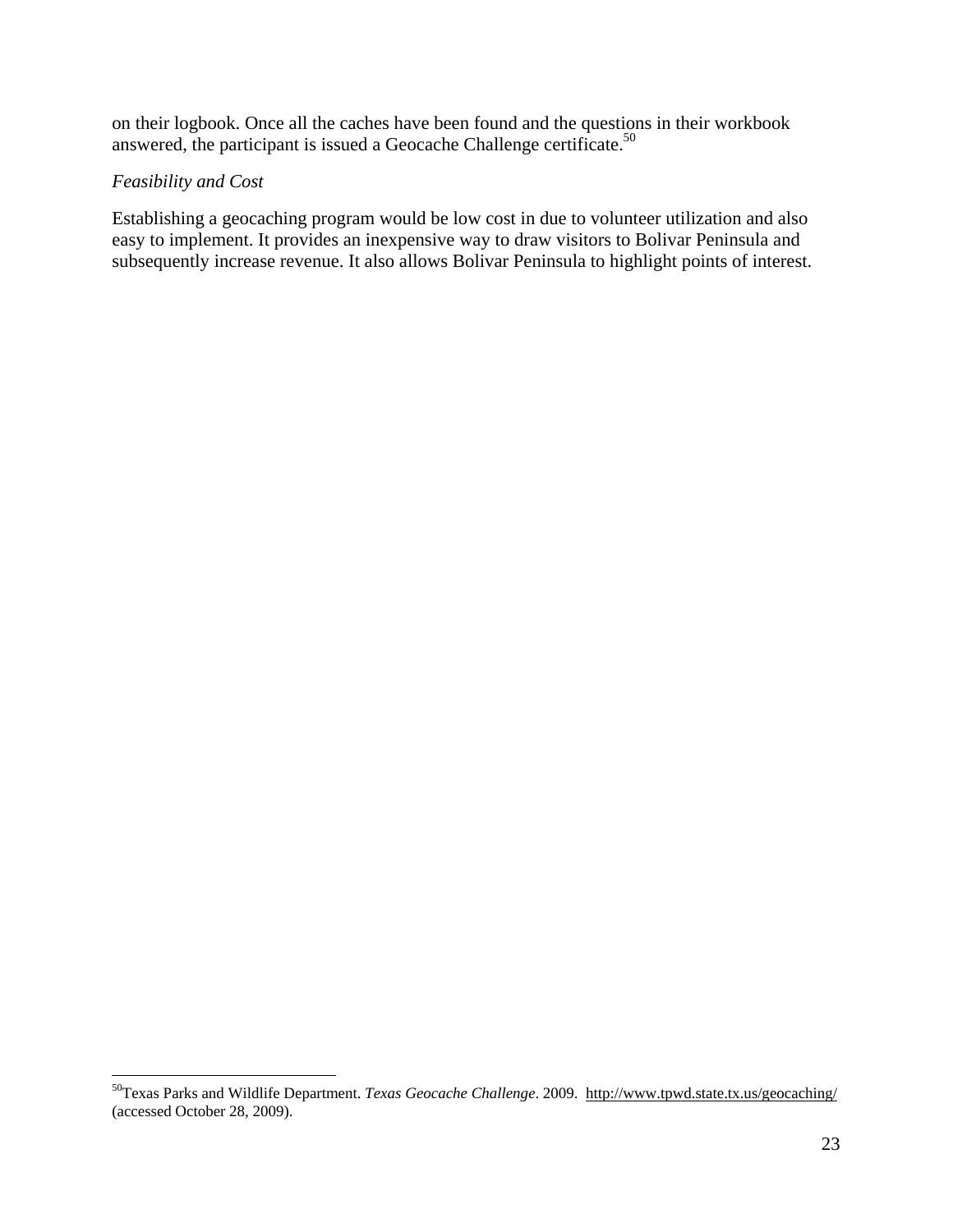## **Part III: Tourism Options**

## **Proposal 1: Ferry Port Area Development**

#### *Background*

TxDOT operates a ferry system between east Galveston and Bolivar Peninsula that provides free service to both vehicle and pedestrian traffic. Five ferries are currently in operation and trips last approximately thirteen minutes from the point of departure. The Bolivar landing site contains public restrooms and a small picnic area for passengers waiting on ferry service. Bolivar residents report, at peak seasons, the ferry waiting line can be as long as three hours.

Developing tourist and cultural economic projects at the Bolivar Peninsula ferry landing is advantageous for the community. One option is a City Mural Wall project similar to the famous "Whale Walls" painted by internationally recognized environmental artist Wyland. Bolivar could create a mural of a Bolivar interest such as a blue crab wall, or turtle wall. This destination tourist attraction could be run as a community outreach program, similar to that of Newark, New Jersey. Newark pairs famous visiting artists and high school students to create murals around the city.

The port area also contains Fort Travis which is proposed as a historic tourist site. It presents the possibility of combining the Mural Project with Fort Travis revitalization project for a higher Return on Investment.

#### *Benefits to the Community*

The entrance to a community sets the tone for how visitors and economic investors perceive the city. In addition to supplying a tourist destination for photo opportunities, the Bolivar mural project will make an emotional statement about the revitalization of the peninsula and the resilient people who live and work there.

The Mural project works in tandem with the high school as a recurring outreach project and generates media publicity when famous artists visit the community to participate in the project. The mural project could facilitate private local small business involvement in developing the surrounding areas of the port to further facilitate walking traffic at port attractions.

#### *Challenges*

This project has relatively inexpensive overhead in most cities. Bolivar, however, lacks a preexisting building or structure at the ferry landing site necessary to host the mural. Bolivar would need to construct a wall-like structure to host the mural.

Additional challenges would be community agreement on artistic topics for the wall, mitigation during hurricane season, and the commitment to a recurring program. Mural maintenance will be an ongoing process as the paint will deteriorate over time.

#### *Cases and Examples*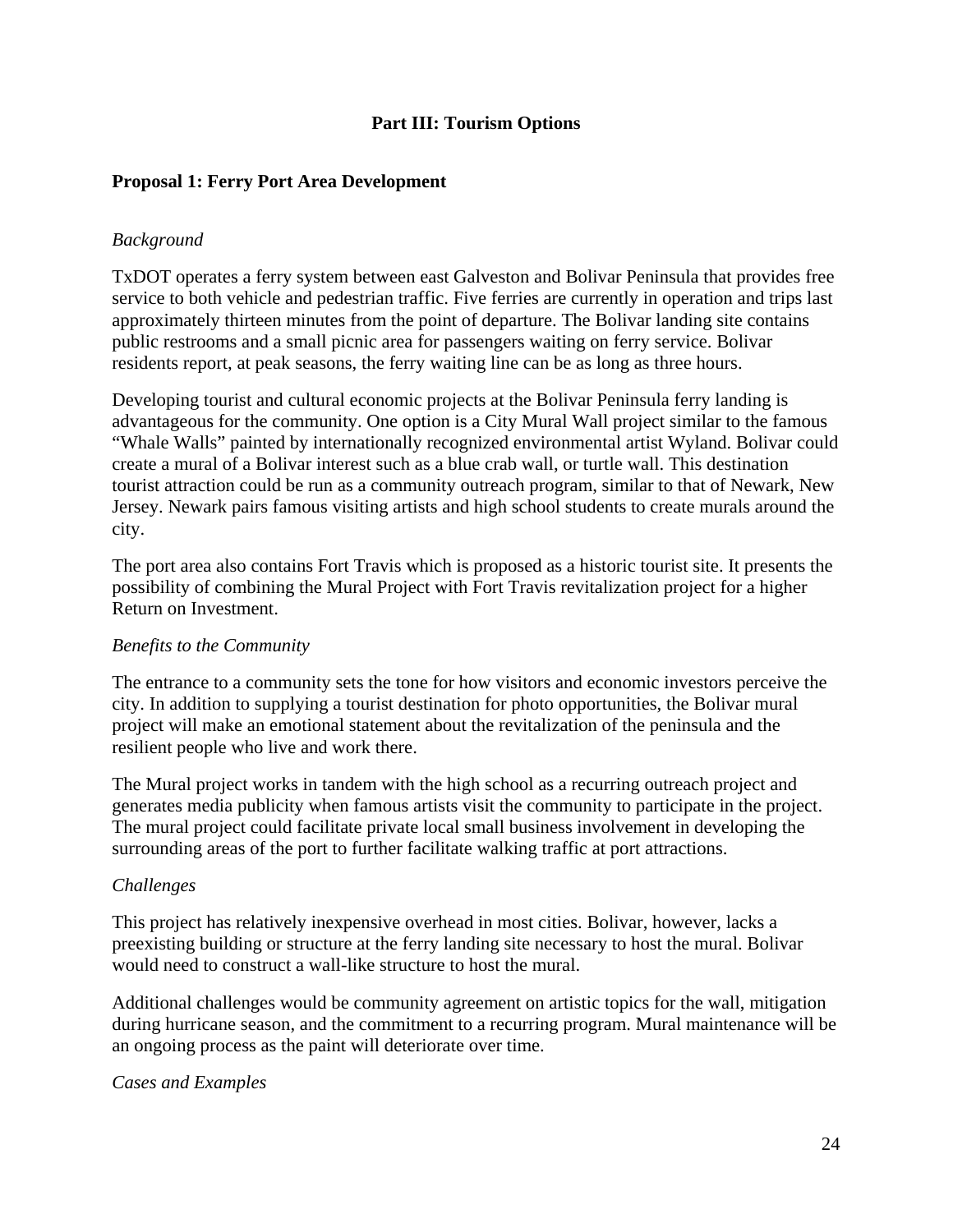#### South Padre Island, TX " Whale Wall"

#### http://www.enjoyspi.com/wp-content/uploads/2009/05/ww53.jpg

The internationally recognized environmental artist Wyland chose South Padre Island to paint Whaling Wall #53. The giant mural featuring a pod of orcas, commonly known as killer whales, covers three walls of the SPI Convention Center. The life-size whales are illustrated in full color and are accompanied by other local sea life. Wyland is planning to paint 100 walls during his career to educate people on the importance of marine conservation.<sup>51</sup>

#### Cuba, Missouri "Route 66 Mural City"

#### http://cubamomurals.com/

The Route 66 Mural City emphasizes historic murals. The city has embraced the murals as their soul tourist attraction by incorporating the murals throughout the town and inside most stores, hotels and buildings. The murals also incorporate the city's annual festivals and events. Funding is supported through charity auctions and community fundraisers. $52$ 

## *Feasibility/Cost*

 $\overline{a}$ 

This project is economically viable for small communities such as the Bolivar Peninsula because the community outreach model relies on volunteer labor of students and artists and local donations and fundraiser events. The Newark City Mural Project received federal funding through the American Recovery and Reinvestment Act.

<sup>&</sup>lt;sup>51</sup> Guide to South Padre Island. http://www.guidetosouthpadreisland.com/South\_Padre\_Island/whalingwall/.<br><sup>52</sup> Cuba Route 66 Mural City. http://cubamomurals.com/.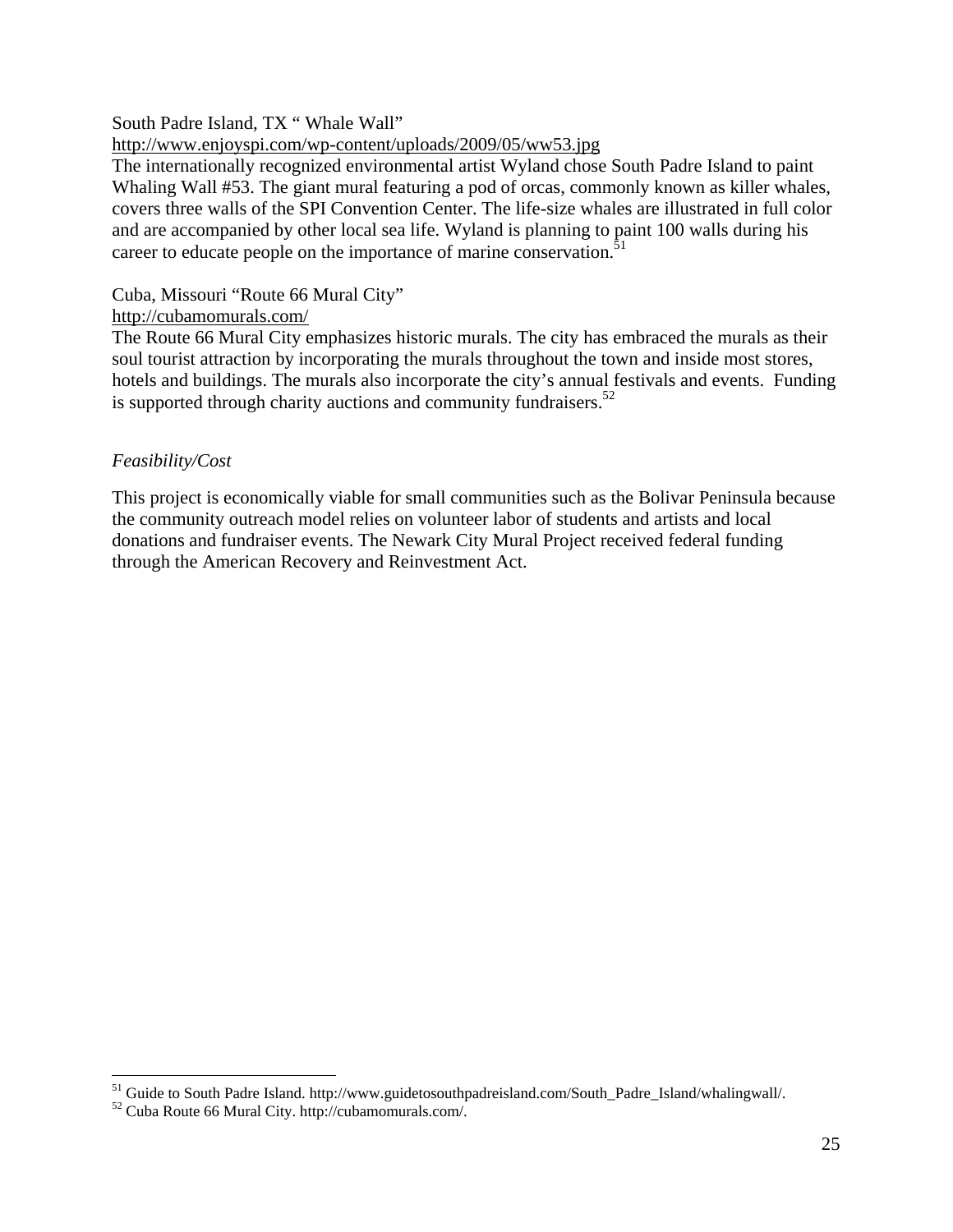## **Proposal 2: Working Artist Colony Development**

## *Background*

The Bolivar Blueprint communicates a desire to increase small businesses, local economy, and tourism for the peninsula. Residents also articulate a desire to maintain their previous family oriented and casual beachfront culture and a desire to steer clear from a spring break party atmosphere.

For these reasons, a Working Artist Colony Development is proposed for Bolivar's consideration. Based on the working colonies of Rocky Neck<sup>53</sup>, MA these craftsman colonies develop in picturesque locations such as oceanfront communities. Walking tours, special art events and showings, annual city wide festivals, incorporation into historic landmarks, campgrounds, local restaurants and housing options stem from colony development. The colony is a nonprofit organization run by an executive committee.

## *Benefits to the Community*

A Working Artist Colony would bring both direct and indirect revenue to Bolivar. Artists would live and rent work space in the colony, conduct community outreach services and classes, and sell artwork. Indirect revenue is created from the development of coffee shops, restaurants, small galleries and gift shops surrounding the colony. The Colony will create a tourist destination based on culture, learning, craftsmanship and art to the community.

## *Challenges*

 $\overline{a}$ 

The creation of a working artist colony is a long term strategic partnership requiring infrastructure development such as housing, galleries, rental art studio space, etc. Leadership to spearhead the long-term project will be of significant importance to foster a successful establishment. Mitigation during hurricane season may require smaller galleries similar to the Rocky Neck colony to allow for evacuation of art work.

## *Cases and Examples*

## Rocky Neck Artist Colony-- Massachusetts

#### http://www.rockyneckartcolony.org/

Rocky Neck is a working artist colony in Massachusetts. The area is home to many working artists and whose galleries exhibit paintings in all media, as well as batik, photography, jewelry, prints, sculpture, ceramics, and fine gifts. In addition to viewing the arts, one may snack or dine at unique restaurants that feature fine food and scenic views.<sup>54</sup>

Regarded by many to be "America's Oldest Working Art Colony," the artists' enclave at Rocky Neck during the period from 1850 to 1950 attracted a number of important realist painters in the annals of American art. Almost every American artist of note has painted on Rocky Neck at

<sup>53</sup> Massachusetts It's all here. Rock Neck Art Colony, America's Oldest Working Art Colony. Accessed On: 1 Nov 2009. < http://www.rockyneckartcolony.org/index.html>.

<sup>54</sup> Massachusetts It's all here. Rock Neck Art Colony, America's Oldest Working Art Colony. Accessed On: 1 Nov 2009. < http://www.rockyneckartcolony.org/index.html>.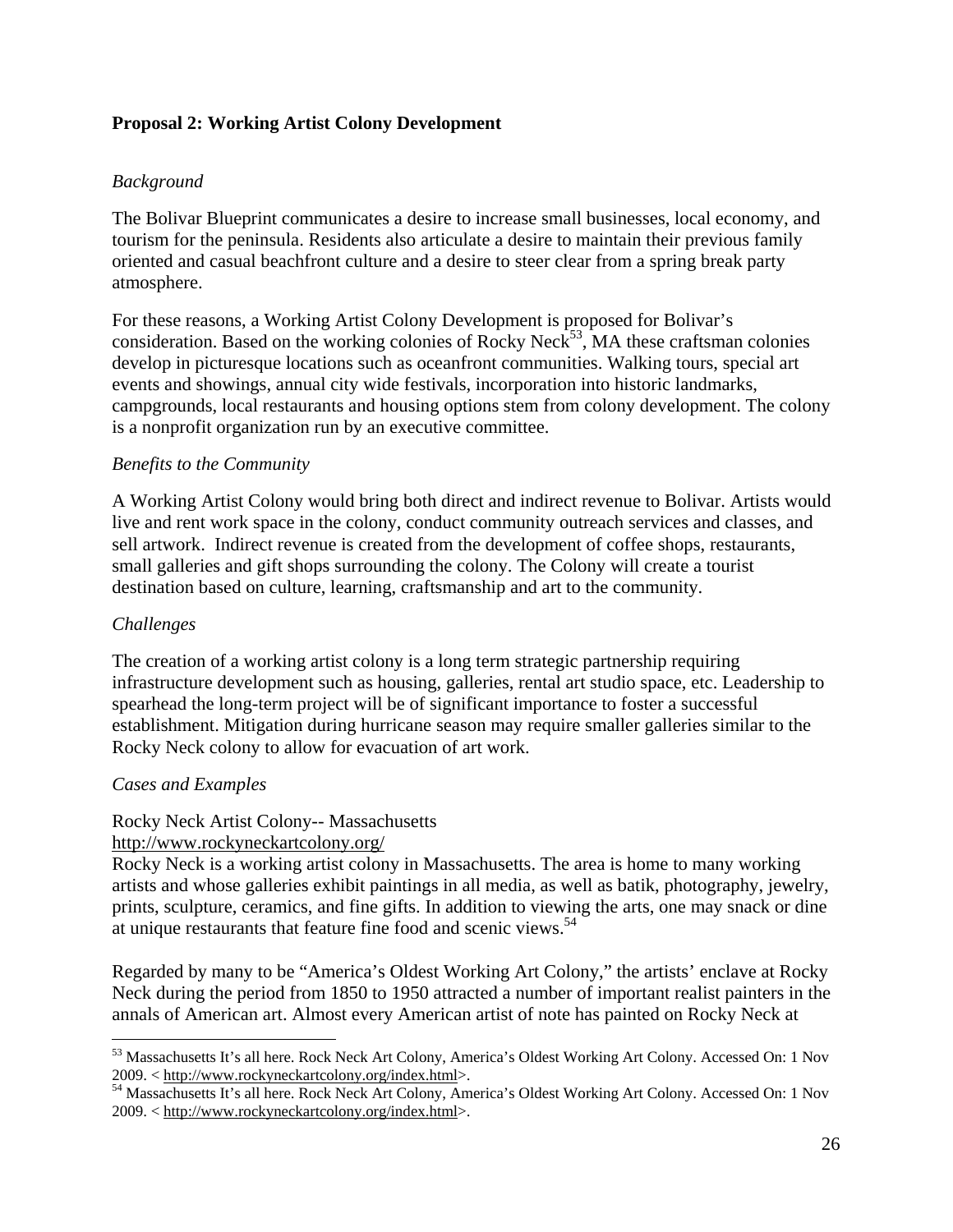some point in his or her career including Milton Avery, Cecilia Beaux, Theresa Bernstein, Nell Blaine, Stuart Davis, Frank Duveneck, Adolph Gottleib, Childe Hassam, Hans Hofmann, Winslow Homer, Edward Hopper, Fitz Henry Lane, William Meyerowitz, Frederick Mulhaupt, Maurice Prendergast, Mark Rothko, John Sloan, and many others. That same vitality is alive today. Dozens of working artists display their work in Rocky Neck galleries and studios, exhibiting a wide range of styles and media. In addition to the galleries, area restaurants provide gourmet cuisine, waterfront views, and eclectic atmosphere. The Rocky Neck Art Colony is a non-profit arts organization comprised of artists, businesses, and community members whose mission is to create, support, and celebrate excellence and free expression in the arts on Rocky Neck and beyond.<sup>55</sup>

#### *Feasibility/Cost*

1

This is a long term strategic planning process over many years. Detailed strategic plans and lessons learned from other artist colonies should be gathered from case studies if Bolivar wishes to implement.

<sup>&</sup>lt;sup>55</sup> Massachusetts It's all here. Rock Neck Art Colony, America's Oldest Working Art Colony. Accessed On: 1 Nov 2009. < http://www.rockyneckartcolony.org/index.html>.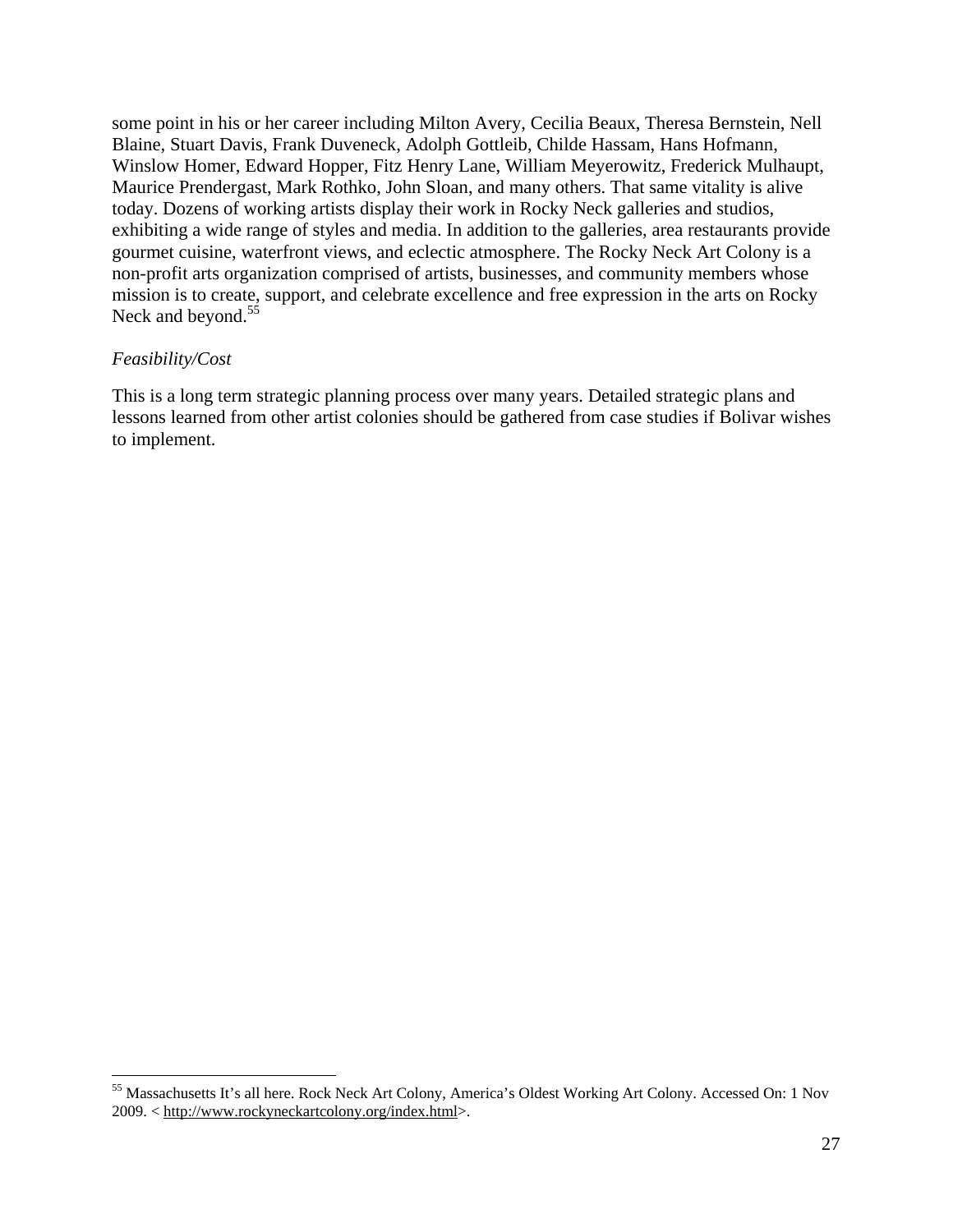## **Proposal 3: Drive –In Movie Theater**

## *Background*

Bolivar's beautiful coast line and moderate weather naturally lends itself to outdoor activities. The Bolivar Blueprint illustrates the community's desire for family friendly programming and tourist activities. For these reasons a drive-in movie theater is presented for community consideration. There are only thirteen family friendly drive-in movie theaters currently operating in Texas.<sup>56</sup> Drive-in theaters can be a unique, family oriented tourist destination for the community. Use of FM radio stations is encouraged instead of large speakers to limit noise pollution.

#### *Benefits to the Community*

Benefits to the community include tourism revenue as well as seasonal job creation for the local population. Educational programming for community children could be integrated as well as festival event incorporation.

#### *Challenges*

One challenge is mitigation for projection equipment and infrastructure needs. The most substantial challenges are startup costs, described under feasibility/costs below.

#### *Cases and Examples*

Midway Drive-In Movie Theatre—Turkey, Texas

http://www.hallcountytexas.com/midway\_drivein\_movie\_theatre.htm

Just five miles west of Turkey, Texas on Highway 86 is the Midway Drive-in. The Midway offers a scenic view of sunsets and bright stars as a bonus to weekend movies. A 50' x 70' screen with outdoor benches, a sand box, and a full service concession provides guests with a family friendly atmosphere. Visitors enjoy attending Friday through Sunday every weekend from May 4th, 5th, 6th. The theater is officially open from Memorial Day to Labor Day.<sup>57</sup>

## *Feasibility/Cost*

 $\overline{a}$ 

Startup costs for a new drive-in theater run \$300,000-\$500,000 for a single screen to \$400,000- \$800,000 for a twin screen complex. Other factors to consider include mitigation for hurricane season, safety and security issues during peak times, and the need to minimize light pollution.

Structural elements include: 100 foot screen(s), cinema projection equipment, car ramps and parking areas, land purchase or rental (10-14 acres per 500 cars), handicap access, concessions, and restrooms. Additional elements include: zoning, taxes (if applicable) fees, permits, film rentals (10%-90% box office take).

<sup>&</sup>lt;sup>56</sup> DriveinMovie.com.Texas.Virtualities.Acessed On: 1 Nov 2009. < http://www.driveinmovie.com/TX.htm>.<br><sup>57</sup> Hall County, Texas. http://www.hallcountytexas.com/midway\_drivein\_movie\_theatre.htm.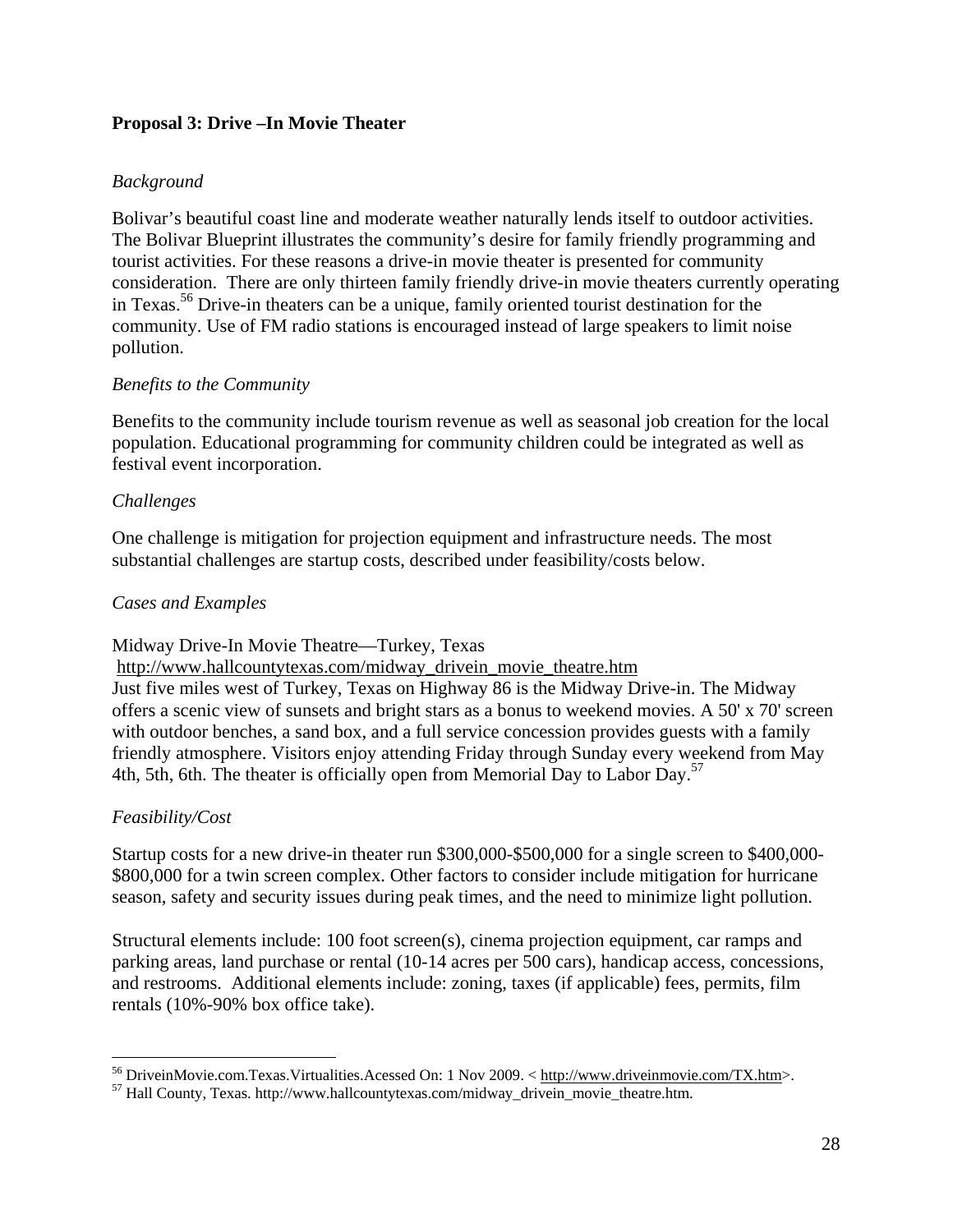## **Proposal 4: Community Swimming Pool/ Aquatic Center**

## *Background*

Conversations with community representatives indicate a desire for a community swimming pool on Bolivar Peninsula. Bolivar's pre-existing water-slide Park which provided the only non-ocean based water activity is closed indefinitely. Swimming lessons, recreational swimming, and other education courses for recreational water sports could be incorporated into pool use. High Island High School could utilize the pool for swimming based athletics which currently are not provided.

## *Benefits to the Community*

Benefits to the community include tourism revenue as well as seasonal job creation for the local population. Benefits also include educational programming for community children and high school athletics, as well as festival event incorporation.

## *Challenges*

Challenges include startup costs, mitigation during hurricane season, sewer infrastructure, insurance, governance, management, water conservation costs, and drought contingency planning.

## *Cases and Examples*

#### Huntsville Texas Aquatic Center

http://www.huntsvilletx.gov/department/division.php?fDD=22-121

The purpose of the Huntsville Aquatic Center is to provide water-related activities to citizens and visitors so that they may enjoy a safe swimming experience. The Aquatic Center Division is responsible for the operation and maintenance of the facility. The Aquatic Center Division will coordinate and provide recreational swimming time and swimming instruction to the public, and coordinate and facilitate swim practice times and meets with the *Huntsville Independent School District Swim Team* and the *Huntsville Lakers Swim Team*. Special fees/passes include Water Aerobics, Junior Guard, Lap Swimming, and Season Passes.<sup>5</sup>

## *Feasibility/Cost*

 $\overline{a}$ 

Building costs for a full in-ground swimming pool are substantial. Huntsville, featured above as a case study, used individual fundraising for the majority of the startup costs. Startup costs ranged from \$900,000 - \$1,200,000. The project was a joint venture between the Huntsville School District and the city. The majority of the construction money was raised by local fundraising efforts. Annual operation costs for a community pool can range from \$30K - \$200K per year depending on the size and features of the center. Full feasibility studies are recommended if Bolivar elects to proceed with this proposal.

<sup>58</sup> City of Huntsville, Texas. http://www.huntsvilletx.gov/department/division.php?fDD=22-121.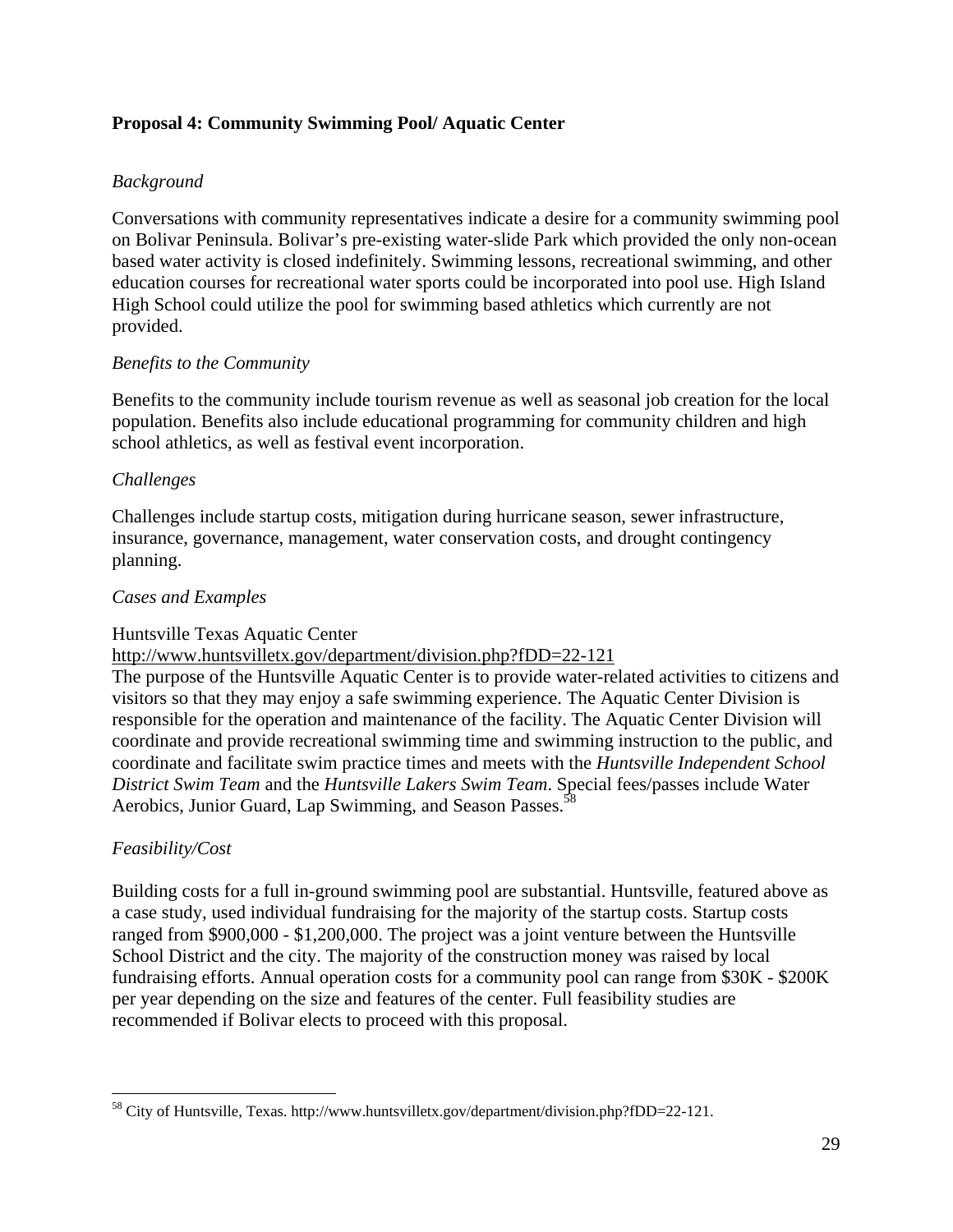## **Proposal 5: Equestrian Center for Beach Rides**

## *Background*

To expand both tourism and local small business operations on Bolivar, an Equestrian Tourism Center is proposed. Based on the 'not tourist trail' model that South Padre Island<sup>59</sup> is famous for, tours would allow locals and visitors the experience of riding along the beaches of Bolivar. Educational experiences and outreach activities could be incorporated with the local school district. Incorporation into festivals and city wide events could be profitable.

#### *Benefits to the Community*

Benefits to the community include tourism revenue as well as job creation for the local population. Other possible benefits include equestrian programs for community children and equestrian use in festival or special events.

#### *Challenges*

Challenges include public acceptance of the use of the public beach and sand dunes for riding tours as well as mitigation of horses during hurricane season.

#### *Cases and Examples*

Equestrian Center – South Padre Island Texas

http://www.horsesonthebeach.com/AboutUs.asp

This center offers horses that are appropriate for all riding levels. Not a single-file trail ride, these guided group tours allow riders more freedom to explore stretches of beach.

#### *Feasibility/Cost*

 $\overline{a}$ 

Funding options to help establish an equestrian center would need research to determine if this project is feasible for Bolivar Peninsula.

<sup>59</sup> Island Equestrian Center. South Padre Island. Accessed On: 2 Nov 2009. < http://www.horsesonthebeach.com/AboutUs.asp>.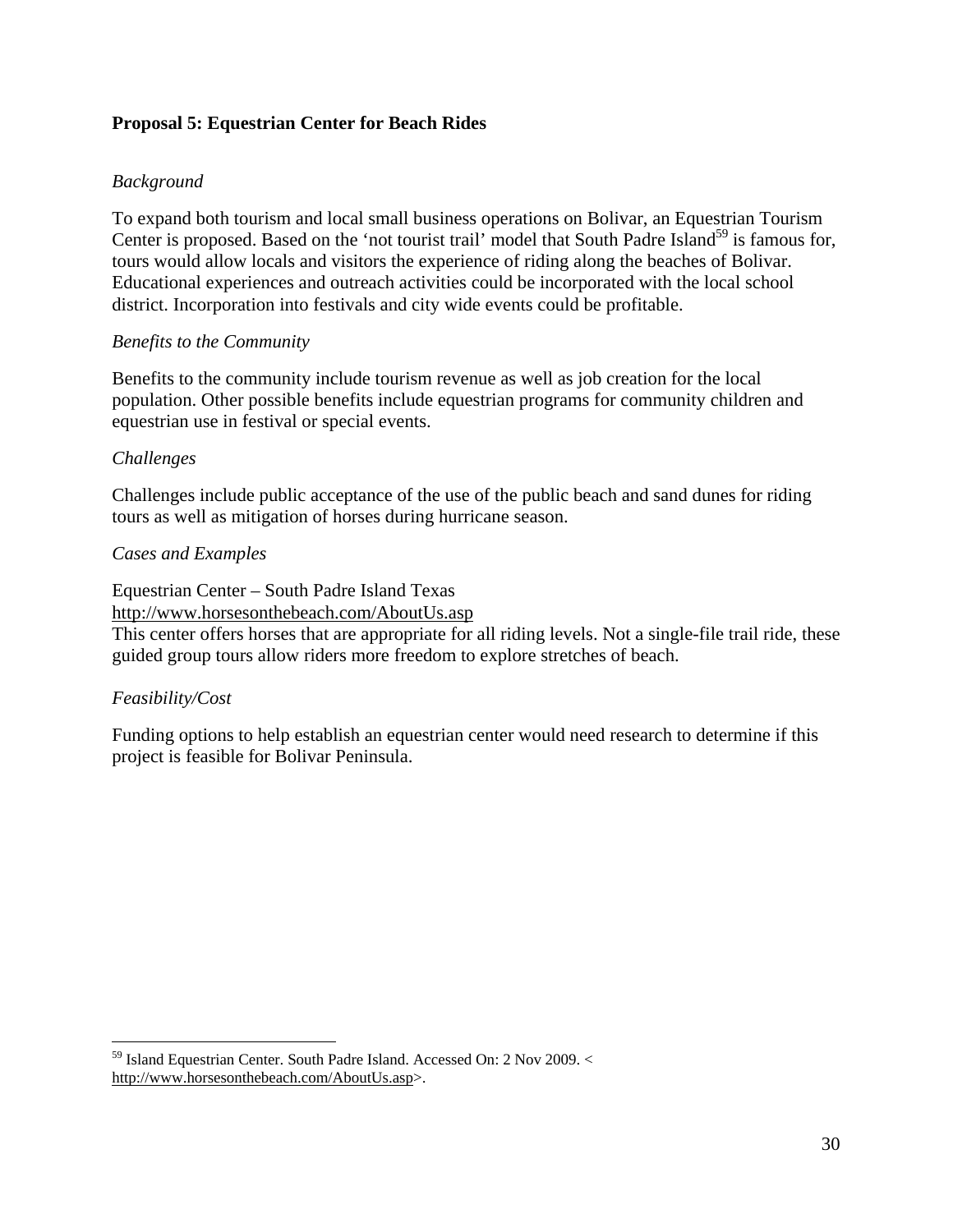## **Proposal 6: Festivals**

## *Background*

Bolivar holds several annual festivals, the largest being the Bolivar Crab Festival. The Chamber of Commerce has recently designated a new committee chartered with creating a new festival to engage the community and increase tourism during the fall or winter season.

## *Benefits to the Community*

Festivals bring tourism revenue into the city as well as seasonal job creation for the local population. Events can empower communities with a celebrated cultural identity. Educational programming for community children are often incorporated into festival events.

## *Challenges*

There are no existing buildings or facilities on the island to hold festivals. Other challenges include public acceptance of the festival, mitigation, security, management, carrying capacity, and financing.

## *Cases and Examples*

## ArtScape (Baltimore, Maryland)

#### http://www.artscape.org/index.cfm?page=plan

America's largest free arts festival, Artscape, features over 150 artists, fashion designers and craftspeople, including DIY/new wave crafters; visual art exhibits on and off site, such as outdoor sculpture, art cars, photography and the Janet & Walter Sondheim Artscape Prize; incredible live concerts on three outdoor stages; a full schedule of performing arts including dance, opera, theater, fashion, film, experimental music and performances by the Baltimore Symphony Orchestra; family events such as hands-on projects, demonstrations, jazz vocal and combo competitions, children's entertainers and multiple street theater locations; and a delicious, international menu of food and beverages available throughout the site.

#### Baltimore Book Festival

## http://www.baltimorebookfestival.com/

The annual festival featured more than 100 local and celebrity authors. The event is free to the public and runs over a three day weekend. Located in historic Mount Vernon Square, the Washington Monument overlooks the festival site. Dynamic, personal interaction between readers and authors is the festival hallmark. It also offers food, musical performances by local and regional acts, and hands-on activities for the children, area restaurants and attractions, picnic tables for resting and more.

## Free Fall Performance Arts- Baltimore

#### http://www.freefallbaltimore.com/events.cfm

Free Fall Baltimore is a program of the Baltimore Office of Promotion & the Arts (BOPA), the city's non-profit special event and arts agency. BOPA champions the important role of creativity in building a vibrant, exciting and livable city, energizing not just the arts scene, but Baltimore as a whole. Inspiring and nurturing artists and showcasing the literary, performing and visual arts,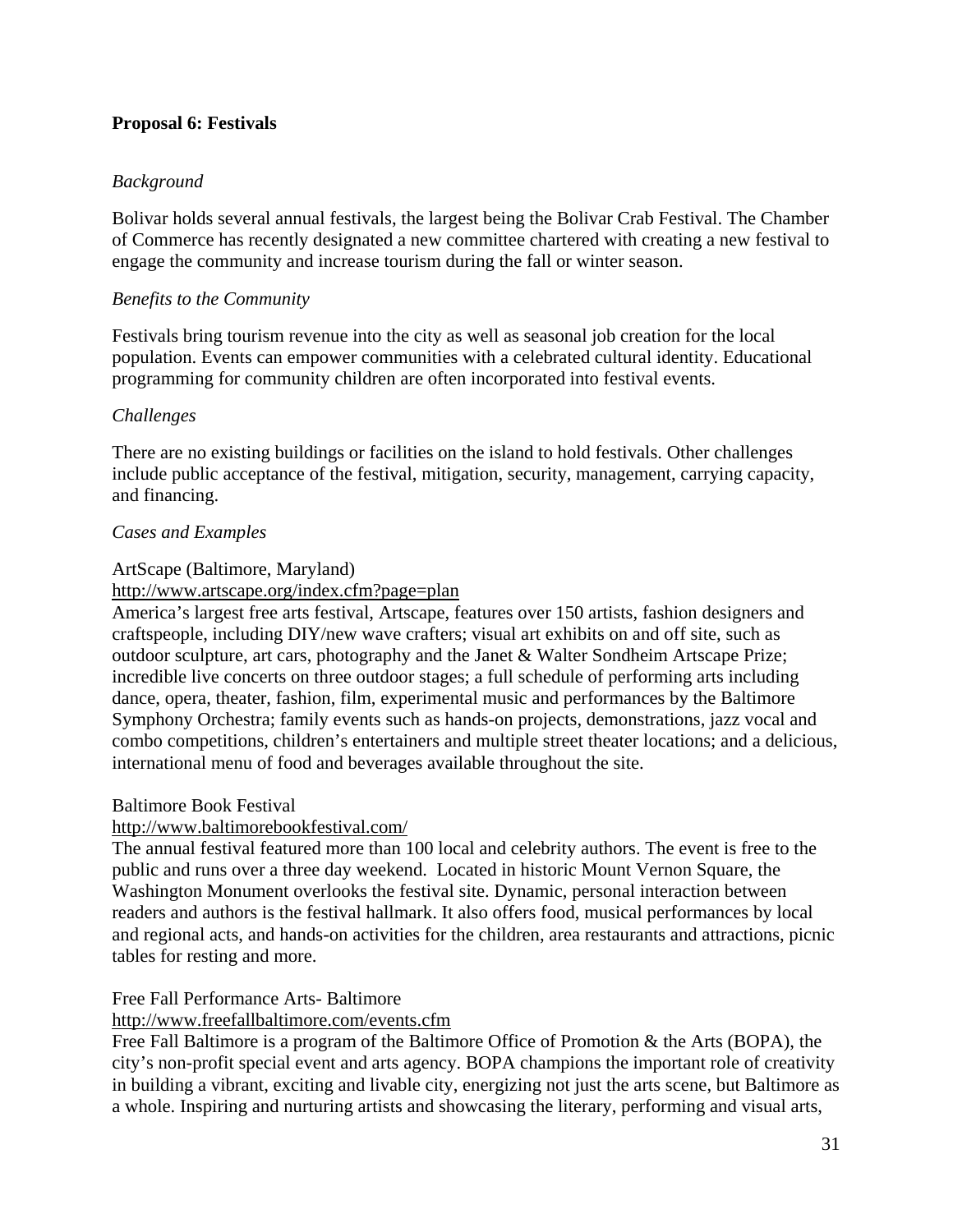BOPA presents a wide range of activities. BOPA developed the Free Fall Baltimore program to increase access, interest and attendance in the city's many cultural organizations, especially for families and young adults, who are the creative community's future patrons. More than 70 art, heritage and cultural organizations will offer free events and programs during Free Fall Baltimore.

#### International Kite Festival (Long Beach, Washington)

http://www.getlostmagazine.com /2001/0110kitefest/kitefest.html

This festival is held annually on the 26 miles stretch of Long Beach, Washington. It a free festival, one week long in duration. Participants are encouraged to bring their own kit. Various booths selling kites, commemorative memorabilia, and concession stands are stationed throughout the festival. The festival choreographs mass-ascents by kite category- flat kites, figure kites, Rokkakus, cellular kites, soft kites, deltas, stunt kites, trains, traditional kites, arch trains and ribbons, and multi-line figure kites.

#### Fleet of Flowers Memorial Day Observation (Gleneden Beach, Depoe Bay, Otter Rock) http://www.pacific101.com/Oregon/entertainment/festivals.htm

The Fleet of Flowers Memorial Day Observance, in Depoe Bay has been held each year since 1945. The fleet of flower boats passes under the Highway 101 Bridge and forms a circle in the bay. The fleet then casts their memorial wreaths onto the water. At this moment a Coast Guard helicopter lowers its wreath into the center as military jets cross overhead. Events are also scheduled at Gleneden Beach and Otter Rock.

## Oregon Coast Soap Box Derby (Lincoln City)

#### http://www.ocsbd.org/

The Oregon Coast Soap Box Derby Association holds its annual race on Father's Day. The race attracts families and race fans from all over Lincoln City. The third annual Autofest car show was held on race day along with the traditional race day events. The Autofest introduced many classic and collector car enthusiasts to Derby racing. On display were street rods, muscle cars, motorcycles, trucks, funny cars, and junior dragsters. Also a group representing "Team Safety" were on hand with displays designed to promote safe driving. All proceeds benefit the Soap Box Derby associate to help ensure funding for future Derby Events.

#### Florida Pirate Festival (St Petersburg)

#### http://www.piratefair.com/

This festival is a portable "Pirate" Renaissance Festival, including walking characters, entertainment, stages, games, human powered rides, fire shows, storytelling, crafts and artisans, stunt shows, food and merchandizing. Special kids sections include Treasure Hunts, Maps, Games, and Teaching Resources.

## Great Salt Lake Bird Festival-- Utah

#### http://www.greatsaltlakebirdfest.com/

The Great Salt Lake Bird Festival is one of three 'Linking' Festivals also including Saskatchewan, Canada and San Blas, Mexico. These festivals incorporate common birds and habitat types. The Linking organization is involved with student education and teacher exchanges. This linking partnership is important in making in recognizing established bird. The